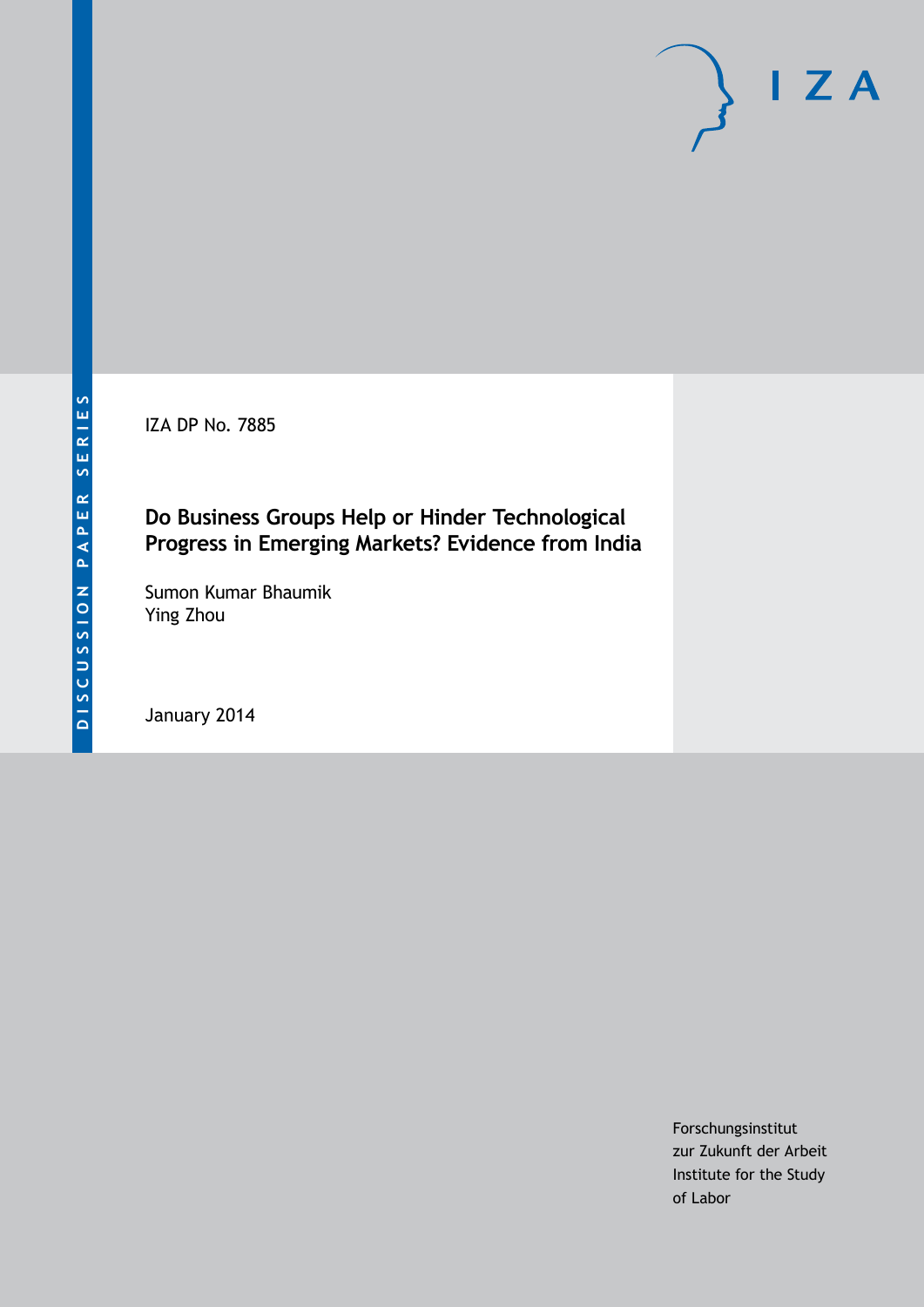# **Do Business Groups Help or Hinder Technological Progress in Emerging Markets? Evidence from India**

### **Sumon Kumar Bhaumik**

*Aston Business School, Aston University, IZA and WDI, University of Michigan*

# **Ying Zhou**

*Aston Business School, Aston University*

### Discussion Paper No. 7885 January 2014

IZA

P.O. Box 7240 53072 Bonn Germany

Phone: +49-228-3894-0 Fax: +49-228-3894-180 E-mail: [iza@iza.org](mailto:iza@iza.org)

Any opinions expressed here are those of the author(s) and not those of IZA. Research published in this series may include views on policy, but the institute itself takes no institutional policy positions. The IZA research network is committed to the IZA Guiding Principles of Research Integrity.

The Institute for the Study of Labor (IZA) in Bonn is a local and virtual international research center and a place of communication between science, politics and business. IZA is an independent nonprofit organization supported by Deutsche Post Foundation. The center is associated with the University of Bonn and offers a stimulating research environment through its international network, workshops and conferences, data service, project support, research visits and doctoral program. IZA engages in (i) original and internationally competitive research in all fields of labor economics, (ii) development of policy concepts, and (iii) dissemination of research results and concepts to the interested public.

<span id="page-1-0"></span>IZA Discussion Papers often represent preliminary work and are circulated to encourage discussion. Citation of such a paper should account for its provisional character. A revised version may be available directly from the author.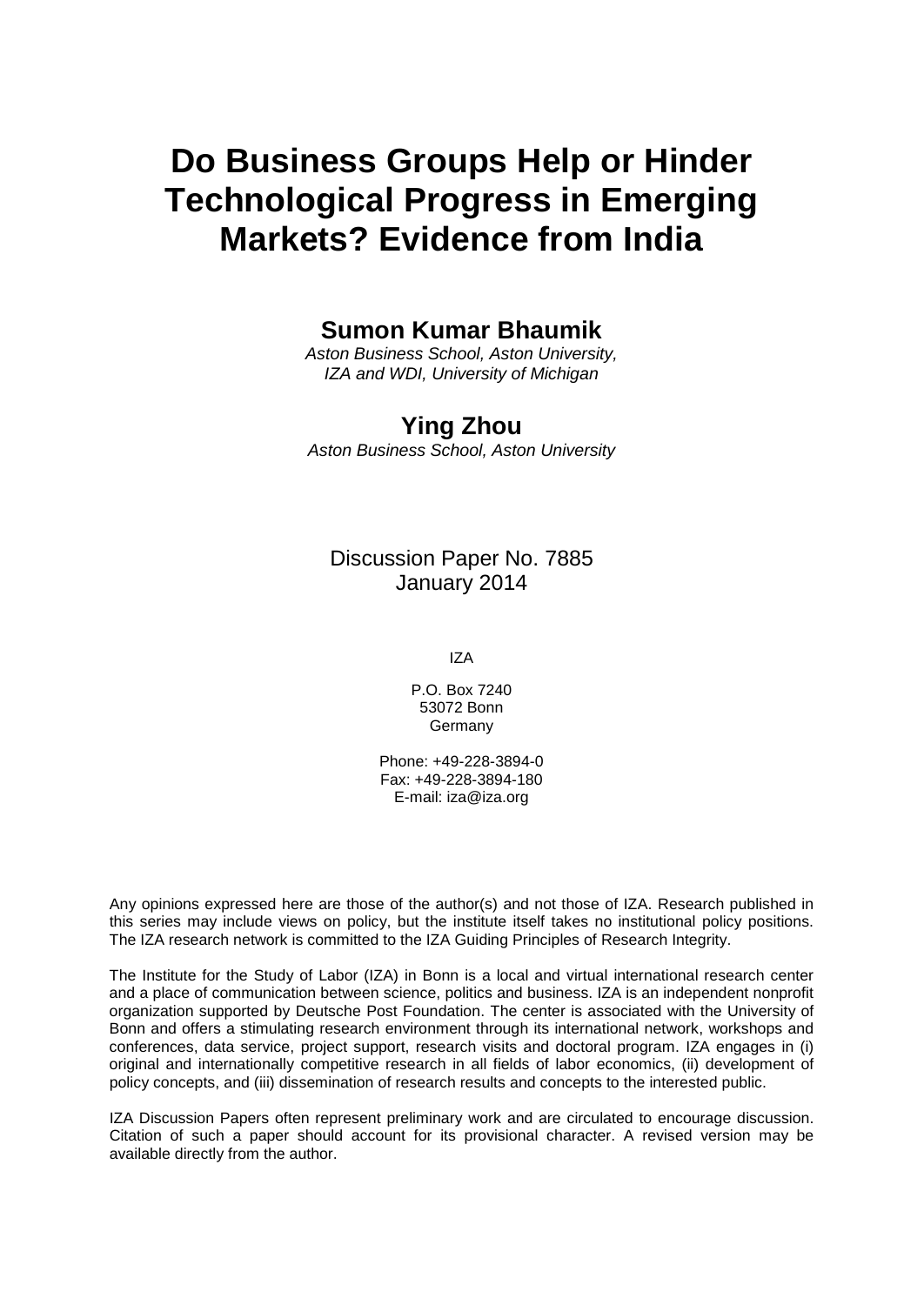IZA Discussion Paper No. 7885 January 2014

# **ABSTRACT**

# **Do Business Groups Help or Hinder Technological Progress in Emerging Markets? Evidence from India[\\*](#page-1-0)**

Business groups, which are ubiquitous in emerging market economies, balance the advantages of characteristics such as internal capital markets with the disadvantages such as inefficient internal distribution of resources and suppression of technological and other forms of innovativeness. In this paper, we examine, in the Indian context, whether business group affiliation provides an advantage over unaffiliated (or private independent) firms with respect to technological progress, which lies at the heart of wider economic growth and prosperity. Our results suggest that while business group affiliation did provide an advantage over private independent firms at the start of the sample period (2000), this advantage was more than offset by the turn of the century. We discuss the implications of our results for economic growth rates in emerging market economies.

JEL Classification: D24, L21, L22, O12

Keywords: business groups, technological progress, India

Corresponding author:

Sumon Kumar Bhaumik Economics & Strategy Group Aston Business School Aston University Birmingham United Kingdom E-mail: [s.bhaumik@aston.ac.uk](mailto:s.bhaumik@aston.ac.uk)

The authors would like to thank Sourafel Girma, Tomasz Mickiewicz and Jun Du for their helpful comments. Bhaumik acknowledges a British Academy small grant (No. SG-54061) that facilitated the purchase of the Prowess data base. The authors remain responsible for all remaining errors.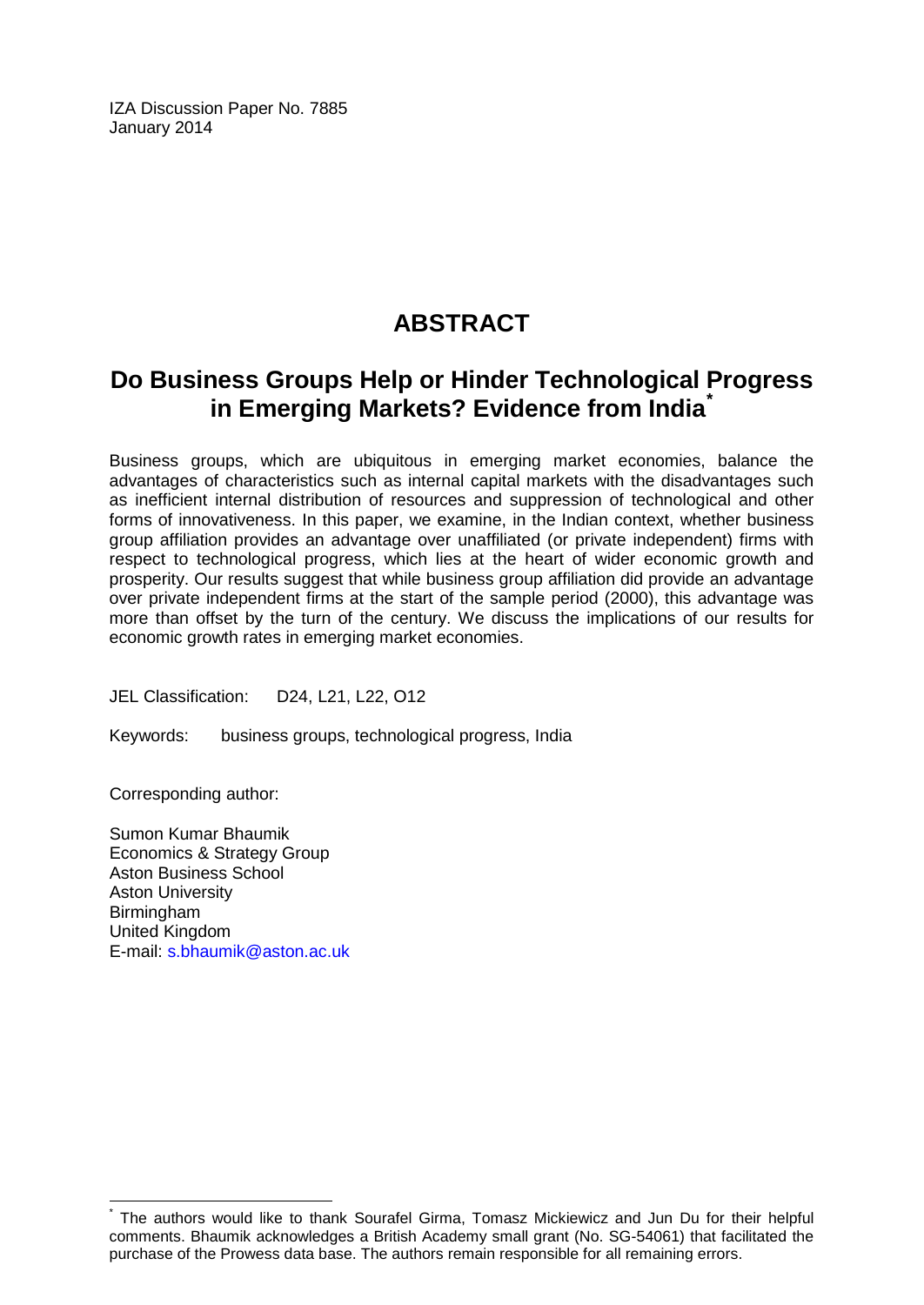#### **1. Introduction**

It is now well understood that business group affiliated firms can account for a significant proportion of private sector firms in emerging market economies. Their existence has been justified in many different ways. For example, it has been argued that if capital markets are informationally imperfect then there is scope for business groups to come into existence (Ghatak and Kali, 2001; Kali, 2003). Indeed, if capital markets are imperfect, internal accruals of firms may be the dominant source of funds for investment. In such cases, existing firms with internal accruals are in a better position to start new business ventures (Riyanto and Toolsema, 2008), resulting in the formation of business groups. Similarly, business groups may be the optimal outcomes of environments where contract enforcement is costly (Kali, 1999), i.e., where they are optimal organisational structures that minimise transactions cost (Granovetter, 1995). <sup>1</sup> Similarly, business groups can result from expansions of businesses into unrelated industries, in contexts such as lateindustrialising countries where expansion of business activities is much more dependent on ability to use contacts than on other capabilities of the firms (Kock and Guillen, 2001).

The literature highlights the advantages of resource sharing within business groups; it may result in greater innovation and higher productivity in group affiliated firms, in part by weakening the relationship between a firm's liquidity and its investment in innovation (Keister, 1998; Belenzon and Berkovitz, 2010; Hsieh et al., 2010). However, it also indicates that, as postulated above, the context matters significantly. For example, group affiliated firms are likely to be more innovative in contexts where institutions are weak (Chang et al., 2006), i.e., where the benefits from mutual insurance or internal resource sharing are quite high. Choi et al. (2011) find a strong positive impact of business group affiliation on patent registration in China. By contrast, if business groups foster moral hazard either by providing safety nets or by restricting competition, innovation is adversely affected. Mahmood and Mitchell (2004)<sup>2</sup> find that while business groups in Korea and Taiwan may provide innovation infrastructure, innovation intensity has an inverted-U relationship with the market share of business groups. Further, the peak of this inverted-U curve is reached early if there are alternative sources of innovation infrastructure.

 $\overline{\phantom{a}}$ 

<sup>&</sup>lt;sup>1</sup> Some researchers have expressed discomfort with the view that business groups are an optimal response to market imperfections and weak institutions. They have sought alternative explanations for the existence of this organisational form, e.g., in important historical events and subsequent path dependence (Carney and Gedajlovic, 2003), and in inimitable capability of firms and entrepreneurs for repeated market entry (Guillen, 2000). However, market imperfections and institutional weaknesses continue to be the dominant explanation for existence of these groups.

<sup>2</sup> See also Mahmood and Lee (2004).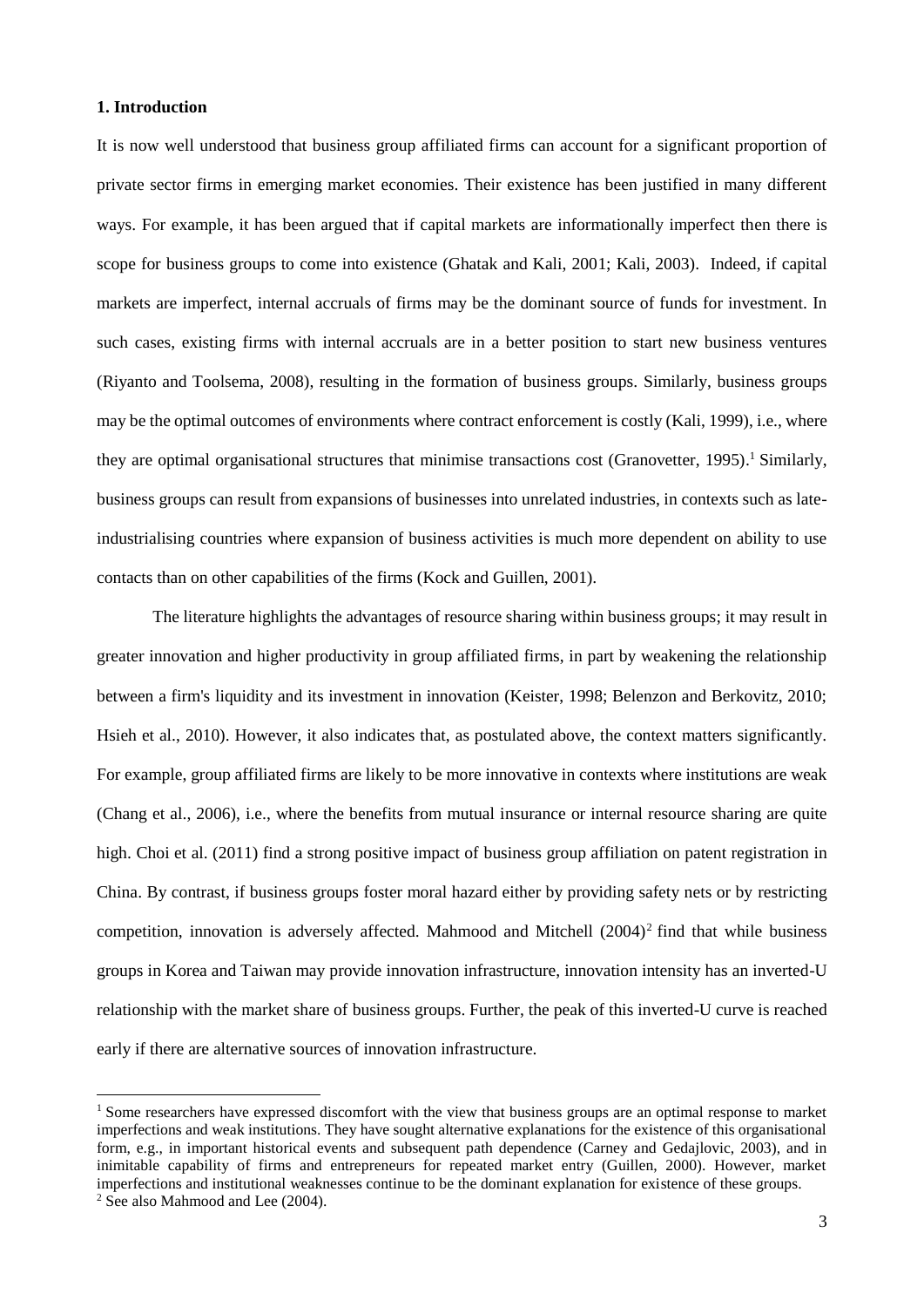Over the past two decades, emerging economies have experienced significant changes in their economic and institutional environments. To a lesser or greater extent, they have embraced market oriented reforms and have attempted to remove distortions in their product, and factor (particularly capital) markets (e.g., Kim, Bae and Bruton, 2012). There has also been an attempt at improving the ease with which contracts can be enforced and, more generally, at reducing the transactions cost of doing business in these countries. The 2012 *Doing Business* report of the World Bank concludes that "more and more economies are focusing their reform efforts on strengthening legal institutions such as courts and insolvency regimes and enhancing legal protections of investors and property rights. This shift has been particularly pronounced in low- and lower-middle-income economies where 43% of all reforms recorded by *Doing Business* in 2010/11 focused on aspects captured by the getting credit, protecting investors, enforcing contracts and resolving insolvency indicators" (p. 1). The market imperfection and weak institutions based rationale for existence of business groups, therefore, is rapidly disappearing.

Can we then argue that business groups continue to be optimal organisational structures on account of other advantages that they bestow on the affiliated firms? In particular, do they offer an advantage by way of mutual insurance of the affiliated firms (see Aoki, 1984, 1988), thereby enabling group affiliated firms to take risk, which is an important component of innovation and entrepreneurship that encompasses structural changes in the way in which firms are organised and how they formulate and execute strategy? Or does mutual insurance largely results in moral hazard on the part of the weaker firms within the groups and a suppression of (technology related) innovation and (wider) innovativeness among the stronger firms?<sup>3</sup> The literature suggests that, with the exception of the Japanese *keiretsu*, there is little empirical evidence from other contexts in support of the mutual insurance hypothesis (Khanna and Yafeh, 2007). On the other hand, there is evidence to suggest that families in control of business groups do indeed maximize the payoff of the group as a whole, often quashing productive activities of some of the member firms to protect obsolete investment in other member firms (Morck and Yeung, 2003). Further, stronger firms support weaker group members through debt guarantees, equity investment and internal trade, one consequence of which is that profitable group members may have to forego profitable investment opportunities (Chang and Hong, 2000).

 $\overline{a}$ 

<sup>&</sup>lt;sup>3</sup> The moral hazard can directly be the consequence of expectations on the part of the weaker group members that they would be bailed out if they perform poorly, and also on account of the expectation that business groups may be capable of restricting competition through political lobbying or by way of control over key resources or by way of their size relative to other firms.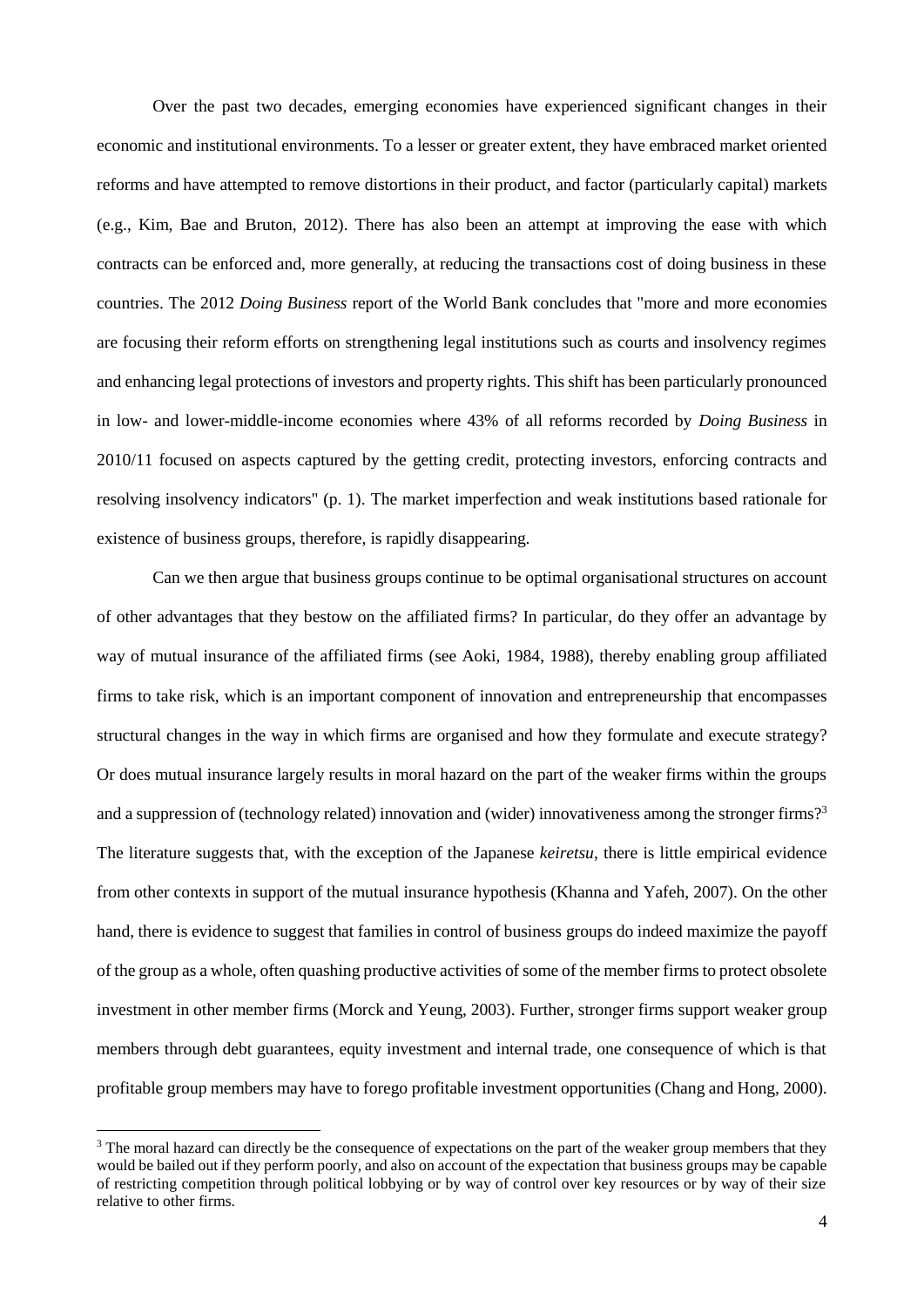Profit is often redistributed from stronger to weaker firms to ensure group survival (Estrin, Poukliakova and Shapiro, 2009). And group firms might suffer from over expansion and over diversified into business area that is outside their competitive advantage (Khanna and Yafeh, 2007). The performance and innovativeness of business groups (and hence their affiliates) may, therefore, depend on whether or not the benefits of mutual insurance and resource sharing, which decrease over time, outweigh (or get outweighed by) the costs associated with moral hazard and suppression of innovativeness among group affiliated firms.<sup>4</sup> Seo, Lee and Wang (2010), for example, find that performance of business groups in China has declined over time, at least partly on account of serious agency costs associated with these groups.

In this paper, we contribute to this literature by examining differences in technical change of group affiliated firms and unaffiliated firms. The context of our analysis is India, where business groups are ubiquitous (Khanna and Yafeh, 2007), and yet where we find a large number of unaffiliated firms across a wide range of industries which can act as comparators.<sup>5</sup> We posit that if mutual insurance and resource sharing results in greater innovativeness, whether related to product improvement though internally developed and externally sourced technology or through better organizational structure and strategy formulation, this should be reflected in greater technical change for group affiliated firms. By the same token, if technical change is lower for group-affiliated firms, this is arguably on account of moral hazard and hindrance of among group affiliated firms. Further, if the advantages of mutual insurance and resource sharing declines with strengthening of local institutions, and if indeed institutions and strengthened over time, this should result in reduction of productivity differential between group affiliates firms and unaffiliated firms over time, even if business group affiliated firms have an initial advantage. Our results suggest that, in the Indian context, business group affiliation was associated with higher technological progress relative to unaffiliated or private independent firms in the immediate aftermath of the reforms of the early to mid 1990s, but this advantage of business group affiliates was more than offset by the turn of

 $\overline{a}$ 

<sup>&</sup>lt;sup>4</sup> It is now well established in the wider literature on business groups that with reduction in market imperfections and improvement in institutional quality, group affiliated firms may indeed lose their advantage over unaffiliated firms. Bhaumik, Das and Kumbhakar (2012) find that group affiliated firms in India experienced less financing constraints at the turn of the century, but this advantage vis-a-vis unaffiliated firms was reversed during the first decade of the twenty first century, as reforms reduced inefficiency in the Indian credit and capital markets. Similarly, Zattoni et al. (2009) find that while business groups in India outperformed other firms in a weak institutional environment, this superiority in performance disappear with reduction in market imperfections and improvement in institutional environment.

<sup>&</sup>lt;sup>5</sup> By contrast, the literature on the business group-innovation-productivity link in emerging markets is almost entirely focused on Korea, Taiwan and China.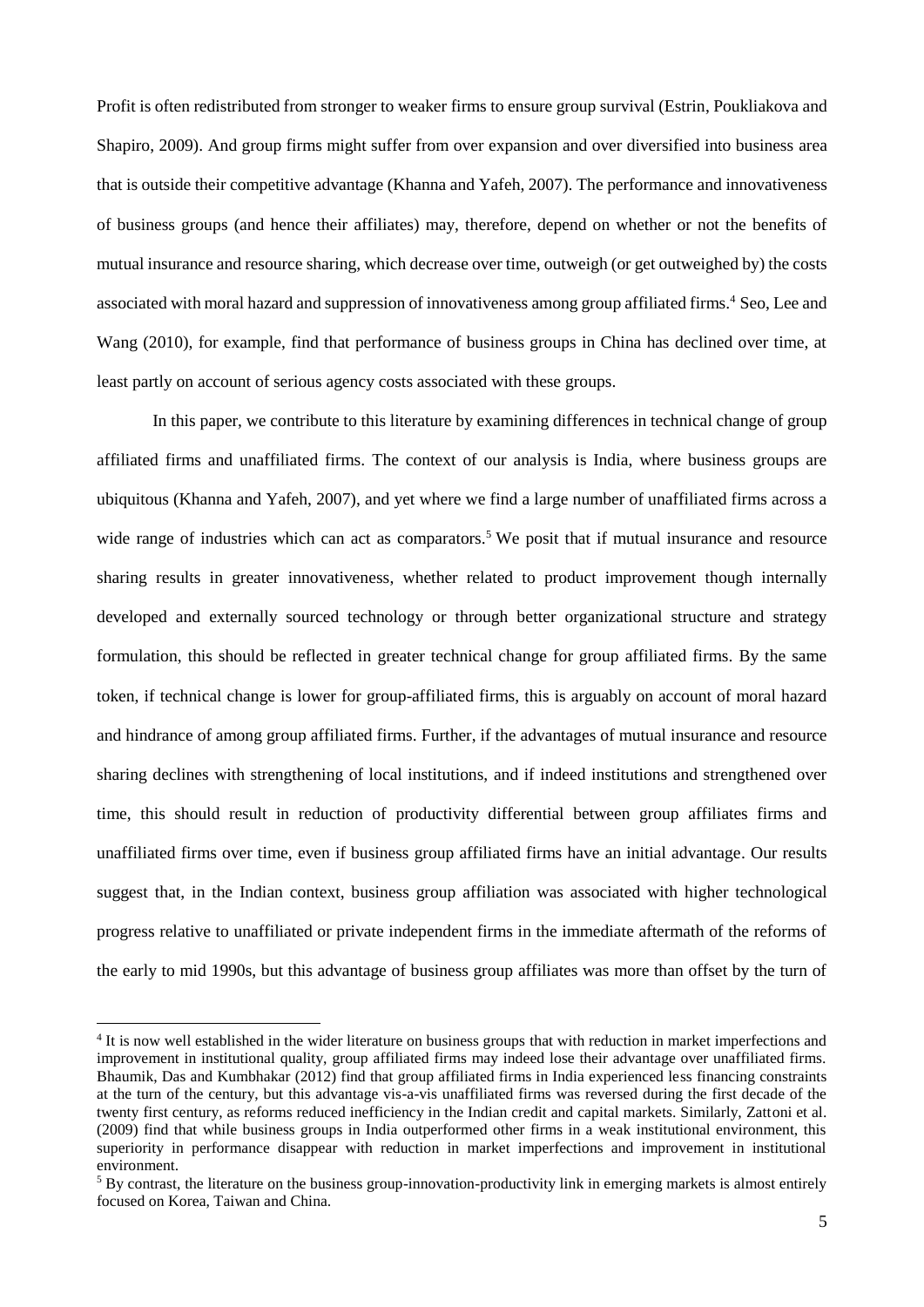the century. Our result is consistent with those reported in other recent papers on Indian business groups, e.g., about the waning advantage of their internal capital markets.

The rest of the paper is structured as follows: In Section 2, we briefly discuss the research methodology and the data. In Section 3, we discuss the regression results. Finally, Section 4 reflects on the implications of the regression results and concludes.

#### **2. Research methodology and data**

 $\overline{\phantom{a}}$ 

The growing literature on productivity and its growth in emerging market economies has largely focused on the role of competition, ownership and financial development in fostering productivity growth (Ayyagari et al., 2010; Gorodnichenko et al., 2010). At the same time, it is well understood that there are three different courses of productivity growth, namely, improvement in firm level efficiency (e.g., through implementation of processes that minimise of wastage of inputs), scale efficiencies and, of course, technological change.<sup>6</sup> Of these, greater risk-taking is perhaps associated with activities that are associated with technological change -- investment in research and development, acquisition of new technology and associated changes to products and/or production processes -- than with the other drivers of productivity growth. We, therefore, focus largely on the impact of business group affiliation on technological progress. However, we also examine the impact of this affiliation on efficiency change, which is an important component of TFP growth, and on TFP growth itself.

The stochastic frontier approach to model production functions facilitates the decomposition of (total factor) productivity growth into technological change, change in the efficiency with inputs are converted into outputs, and change in scale efficiency. Following Aigner, Lovell and Schmidt (1977) and under the assumption of translog functional form the stochastic frontier of an individual firms *i* at time *t* can be represented as follow:

$$
lnY_{it} = \beta_0 + \sum_{n=1}^{N} \beta_n lnX_{nit} + \frac{1}{2} \sum_{n=1}^{N} \sum_{j=1}^{N} \beta_{nj} lnX_{nit} lnX_{jit} + \sum_{n=1}^{N} \beta_{tn} lnX_{nit}
$$

$$
+ \beta_t t + \frac{1}{2} \beta_{tt} t^2 + v_{it} - u_{it} \quad (1)
$$

<sup>6</sup> Girma and Gorg (2006), for example, demonstrate that productivity gains observed in firms that are acquired by multinationals is largely on account of changes in technical efficiency and not in the scale of operations.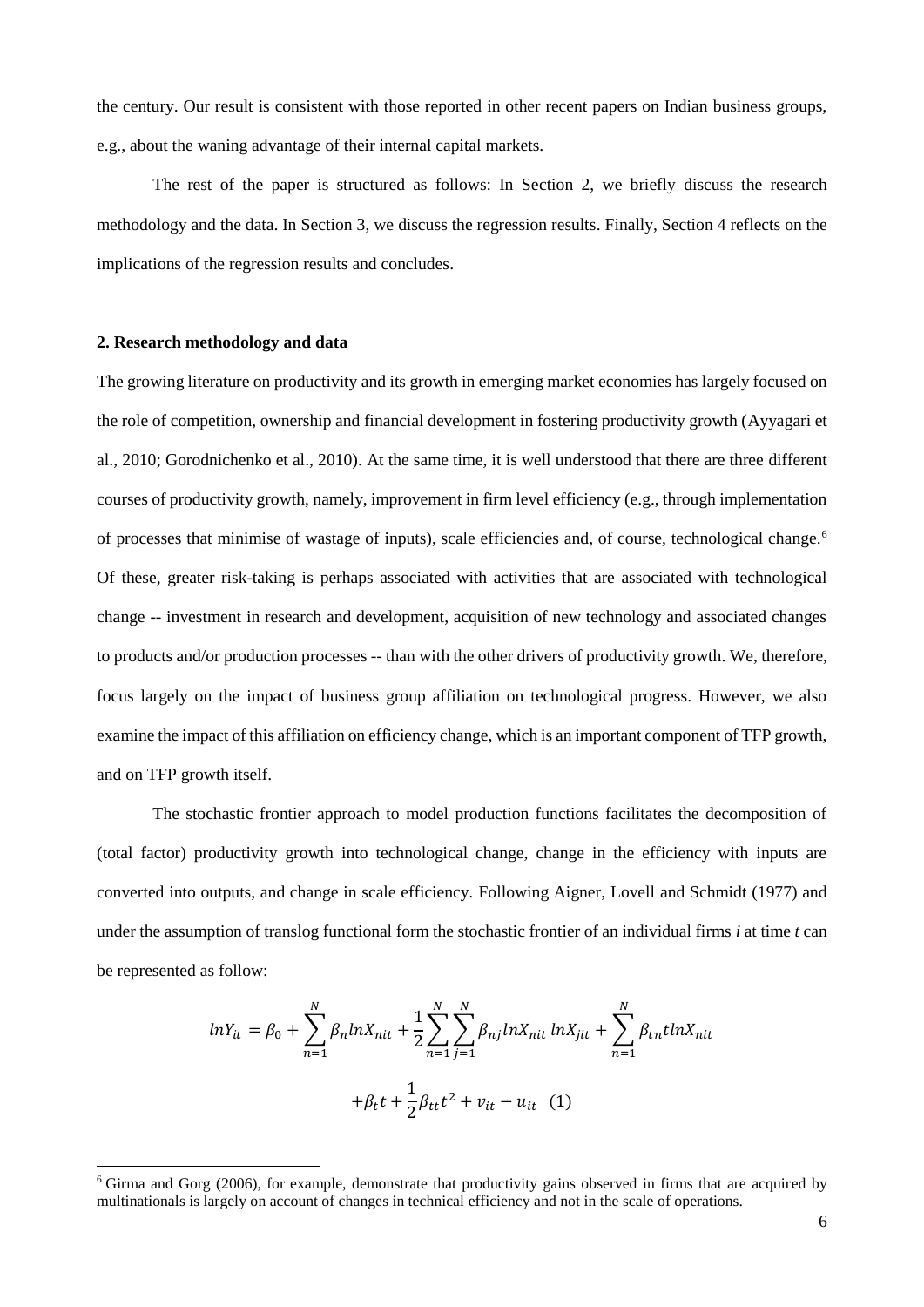$$
i = 1, 2, \ldots I, t = 1, 2, \ldots T, N = 3.
$$

l

where  $Y_{it}$  denotes the output produced by firm *i* at time period *t*,  $X_{nit}$  denotes the inputs (in this case labour (*l*), capital (*k*) and materials (*m*), i.e.,  $N = 3$ ) of firm *i* at time *t*,  $v_{it}$  represents the normally distributed *iid* error term with zero mean and positive variance, and  $u_{it}$  denotes firm  $i$ 's positive and half-normally distributed inefficiency at time *t*.

To utilise the panel structure of our data set in this study we adopt the true fixed effect panel stochastic frontier model specification as suggested by Greene (2003). We assume the firm level heterogeneity affects a firm's production process in a time invariant fashion, but that it is independent of firm-level time-varying technical efficiency.<sup>7</sup> This setting is preferred in contexts (such as emerging market economies) where there is considerable heterogeneity in firm size, such that production capacity of firms might vary significantly and yet be unrelated to the efficiency of the firms. Equation (1) is therefore written as:

$$
lnY_{it} = \beta_0 + \alpha_i + \sum_{n=1}^{N} \beta_n lnX_{nit} + \frac{1}{2} \sum_{n=1}^{N} \sum_{j=1}^{N} \beta_{nj} lnX_{nit} lnX_{jit} + \sum_{n=1}^{N} \beta_{tn} lnX_{nit}
$$

$$
+ \beta_t t + \frac{1}{2} \beta_{tt} t^2 + v_{it} - u_{it} \quad (2)
$$

where  $\alpha_i$  denotes the time invariant firm specific factors that would affect firm level output but not the technical efficiency. The model is estimated using maximum likelihood estimation (MLE).

Once the parameters of the translog production function are estimated, following Jondrow et al. (1982) the inefficiency parameter  $u_{it}$  can be predicted as follows:

$$
\hat{E}[u_{it}|\varepsilon_{it}] = \frac{\sigma_{\varepsilon}}{1 + \lambda^2} \left[ \frac{\phi(z_{it})}{1 - \phi(z_{it})} - z_{it} \right]
$$

<sup>7</sup> While it is well understand that firm specific heterogeneities could affect firm production, in the literature there is still no uniform framework on how such heterogeneity should be treated in stochastic frontier estimation. Schmidt and Sickles (1984) assume that the firm specific heterogeneity can be treated a fixed effect to be included in firm level inefficient. Similarly, in Kumbhakar (1990), Pitt and Lee (1982) and Battese and Coelli (1988, 1992, 1995), it is captured by a time invariant random inefficiency term. The models by Schmidt and Sickles (1984), Kumbhakar (1990), and Pitt and Lee (1982) has been criticised for assuming firm level inefficiency to be time invariant. Whilst the monotonic decaying inefficiency with respect to time period as assumed by Battese and Coelli (1995) has also been contended as been restrictive and could lead to extreme results (Greene 2005). Further, Greene (2003) has pointed out that the alternative specification of a time-invariant firm specific factor in firm level efficiency is extremely challenging to be accurately estimated with volatile likelihood function even under the most favourable scenarios. This makes the identification of the key parameters difficult.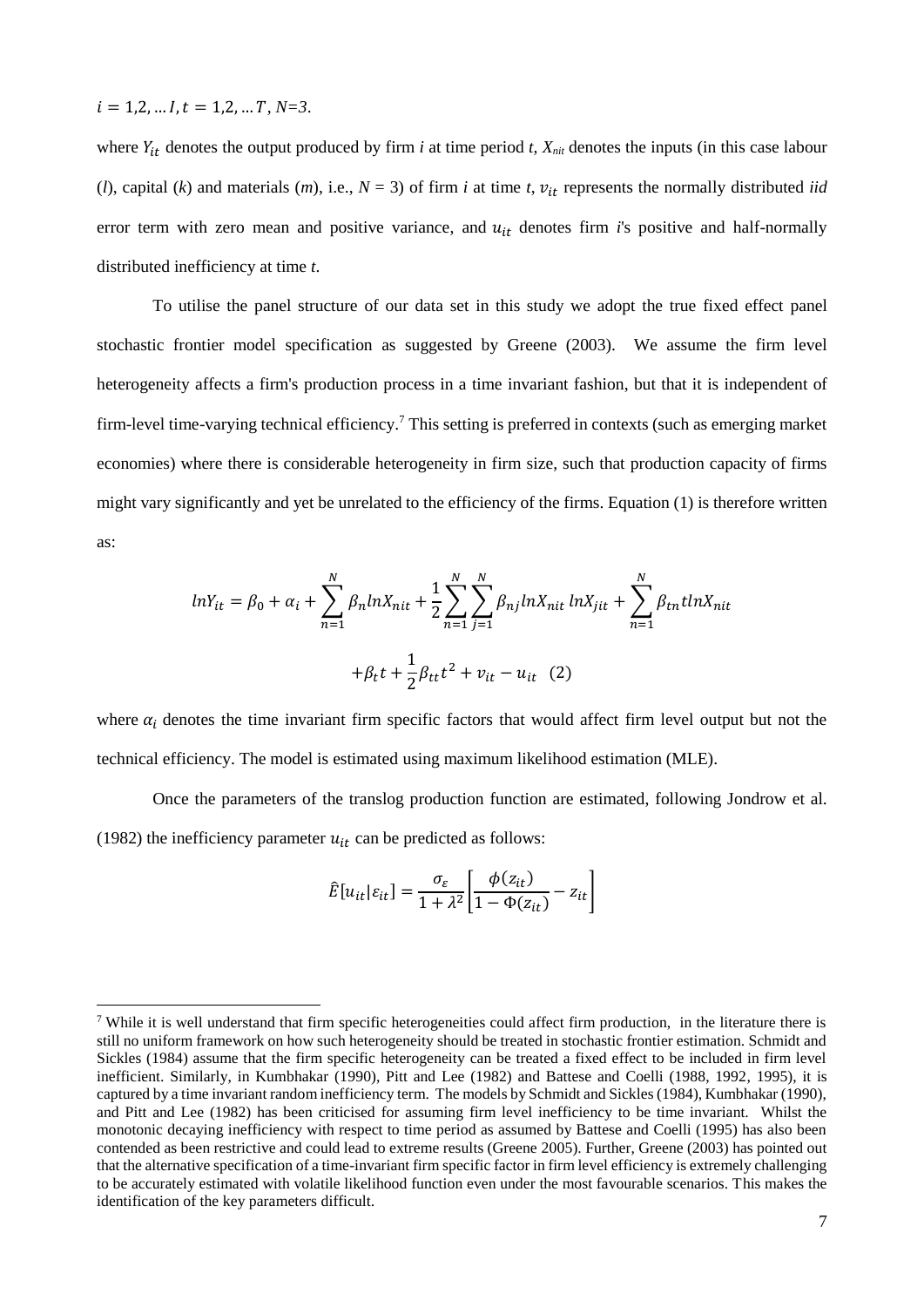$$
\varepsilon_{it} = v_{it} - u_{it}, \ \ \sigma_{\varepsilon} = \sqrt{(\sigma_v^2 + \sigma_u^2)}, \lambda = \frac{\sigma_u}{\sigma_v}, z_{it} = \frac{\varepsilon_{it}\lambda}{\sigma_{\varepsilon}}
$$

Here,  $\phi(.)$  and  $\Phi(.)$  denote the density and CDF function, respectively, evaluated at  $z_{it}$ . Conditional estimates, of  $u_{ii}$ , in turn, enables us to estimate technical efficiency level of each firm during each year of the sample period:

$$
TE_{it} = Exp(-\hat{E}[u_{it}|\varepsilon_{it}])
$$
 (3)

This, in turn, enables us to decompose total factor productivity (TFP) into efficiency change (EC), technical progress (TC) and scale change (SC) (Coelli et al*.*, 2005). EC represents the improvement in TFP that results from improvement in pure technical efficiency, when compared with a constant returns to scale (CRS) production frontier, while SC represents the improvement in TFP caused by scale change. <sup>8</sup> Finally, TC on the other hand represents technological progress made by the firm between the period *t* and *s*. Specifically, EC, TC and SC between time periods *t* and *s* can be written as:

$$
EC = \frac{TE_{it}}{TE_{is}} \quad (4)
$$

$$
SC = exp\left\{\frac{1}{2}\sum_{n=1}^{N} [\mathbf{e}_{nis}SF_{is} + \mathbf{e}_{nit}SF_{it}]ln\left(\frac{X_{nit}}{X_{nis}}\right)\right\}
$$
(5)  

$$
TC = exp\left\{\frac{1}{2}\left[\frac{\partial lnY_{is}}{\partial s} + \frac{\partial lnY_{it}}{\partial t}\right]\right\}
$$
(6)

where  $SF_{is} = \frac{(\Theta_{nis} - 1)}{\Theta}$  $\frac{\Theta_{nis}-1}{\Theta_{nis}}$ ,  $\Theta_{is} = \sum_{n=1}^{N} \Theta_{nis}$  and  $\Theta_{nis} = \frac{\partial lnY_{is}}{\partial X_{nis}}$  $\frac{\partial ln_{1is}}{\partial x_{nis}}$ . Malmquist TFP index is the geometric mean

of these three components.

 $\overline{a}$ 

Using equation (2), we estimate translog production functions for 11 NIC 3-digit Indian industries for the 1999-2010 period. The data are taken from the *Prowess* database that is available from the Centre for Monitoring the Indian Economy. This widely used database<sup>9</sup> included information on sales, labour cost, capital stock and material cost that are required to estimate equation  $(2)$ .<sup>10</sup> It also includes information about

<sup>&</sup>lt;sup>8</sup> The value of SC would be 1 if firm *i* is producing under CRS, whilst be larger than 1 under increase returns to scale and be less than 1 under decreasing returns to scale.

<sup>9</sup> See, for example, Bertrand et al. (2002), Gopalan et al. (2007), Bhaumik, Das and Kumbhakar (2012), and Dharmapala and Khanna (2012).

<sup>&</sup>lt;sup>10</sup> Other empirical exercises that use *Prowess* for production function estimation use the same measures of output and inputs; see, e.g., Mandal and Madheswaran (2009), Mitra and Sharma (2011) and Kim and Saravanakumar (2012). One limitation of this data set is that it requires the use of labour cost as a proxy for labour input in production function estimations. However, as noted by Fox and Smeets (2011), even aside from the fact that in some contexts wage bill is the only available proxy for labour input, "[a] wage bill specification is also attractive because the explanatory power of human capital variables in wage regressions can be low, suggesting unmeasured worker characteristics are also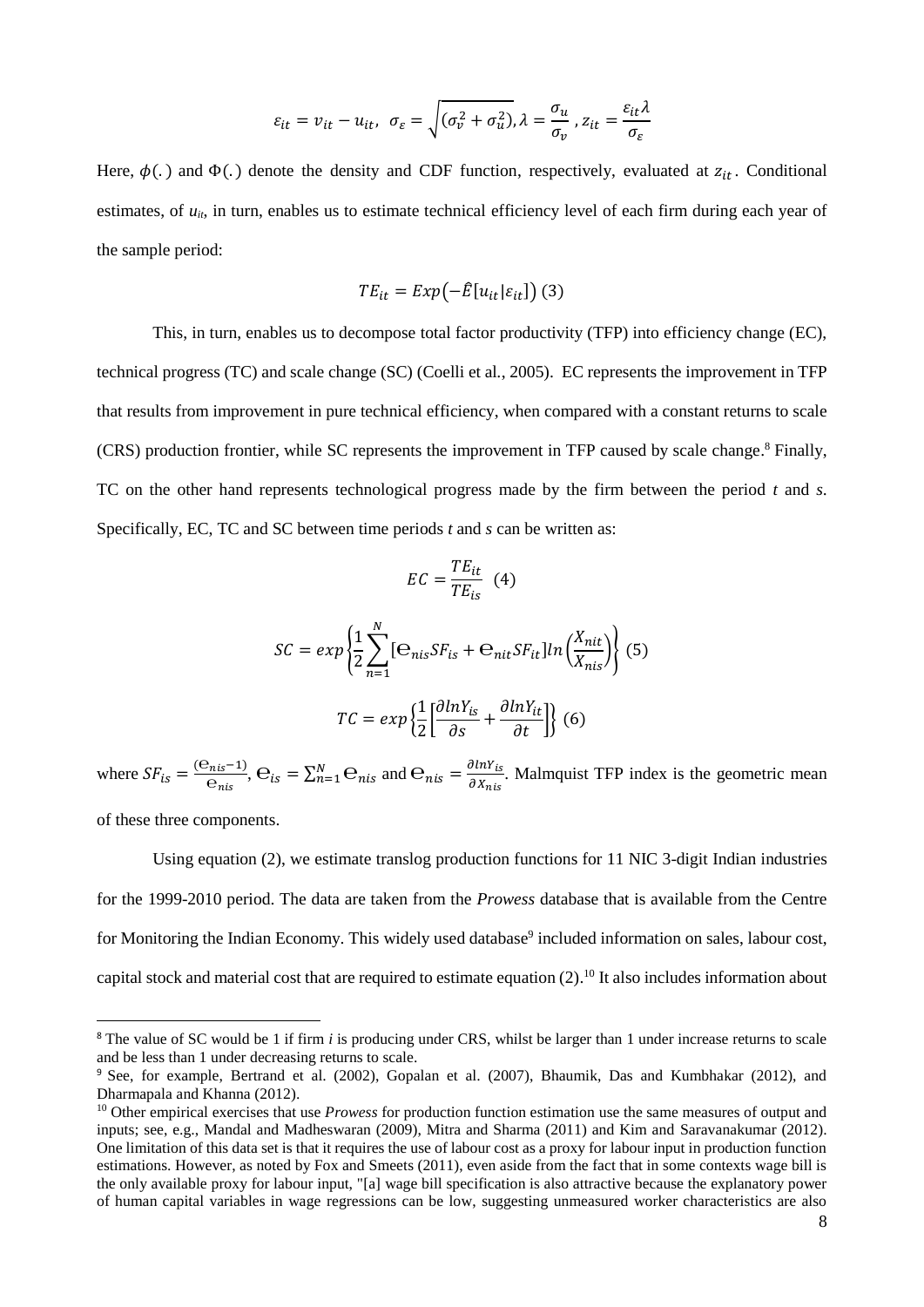group affiliation of firms, indicators of other forms of ownership such as MNE subsidiaries, first year of operation and industry affiliation. The descriptive statistics of the sample of firms for each of these industries is reported in Table 1. After dropping observations with missing values, we are left with a sample of 31.671 firm years.

#### INSERT Table 1 about here

The parameter estimates of the stochastic frontier model enables us to generate measures of EC, TC and SC as in equations (4)-(6). Next we transform the estimated annual EC, SC and TC into chain-linked indices based on the initial year. The logged differences of the linked indices between two years represent the percentage growth rate in EC, SC and TC, and the percentage change of the growth in TFP equals the sum of growth rate in EC, SC and TC as in Coelli et al. (2005). We then estimate the following regression models, to examine the impact of group affiliation on percentage change in TC (TC from here on):<sup>11</sup>

$$
P_{it} = c_0 + b_i + b_1 Group_i + b_2 Foreign_i + b_3Z_{it} + b_4t + b_5t * Group_i + b_6t * Foreign_i + Ind_i
$$
  
+  $e_{it}$  (7)

where  $P_{it}$  denotes TC.  $Group_{it}$  is an indicator variable that equals one if firm *i* is a business group affiliate and zero otherwise. Foreign<sub>it</sub> is the indicator variable for foreign ownership which takes the value of one if majority of a firm's share is controlled by foreigner(s).  $Z_{it}$  includes the other control factors such as size and age of the firm.<sup>12</sup> *Ind<sub>i</sub>* represents industry dummies at 2-digit industry level. We also control for investment in research and development (R&D) and off-the-shelf acquisition of technology that are often more important in the context of emerging market economies. Since the impact of these investments may

 $\overline{\phantom{a}}$ 

important determinants of labor quality. Further, the wage bill using monthly salaries better weights the contributions of part-time and full-time workers than do measures like the number of workers." They also find that "the wage bill is potentially a more accurate measure of input quality than the detailed human capital measures."

 $11$  We also estimate the model with EC (reported in Appendix) and TFP growth (unreported) as the dependent variable, but the focus of the discussion in the rest of the paper is largely change in TC.

 $12$  In the production function, our proxy for output is total sales. Hence, in Equation (7), we should ideally use some other measure of size. However, *Prowess* does not include information on employment (our proxy for labour input is the employee wage bill). We, therefore, use as our control for firm size a dummy variable that equals 1 if the total sales of the firm is larger than industry average, and 0 otherwise.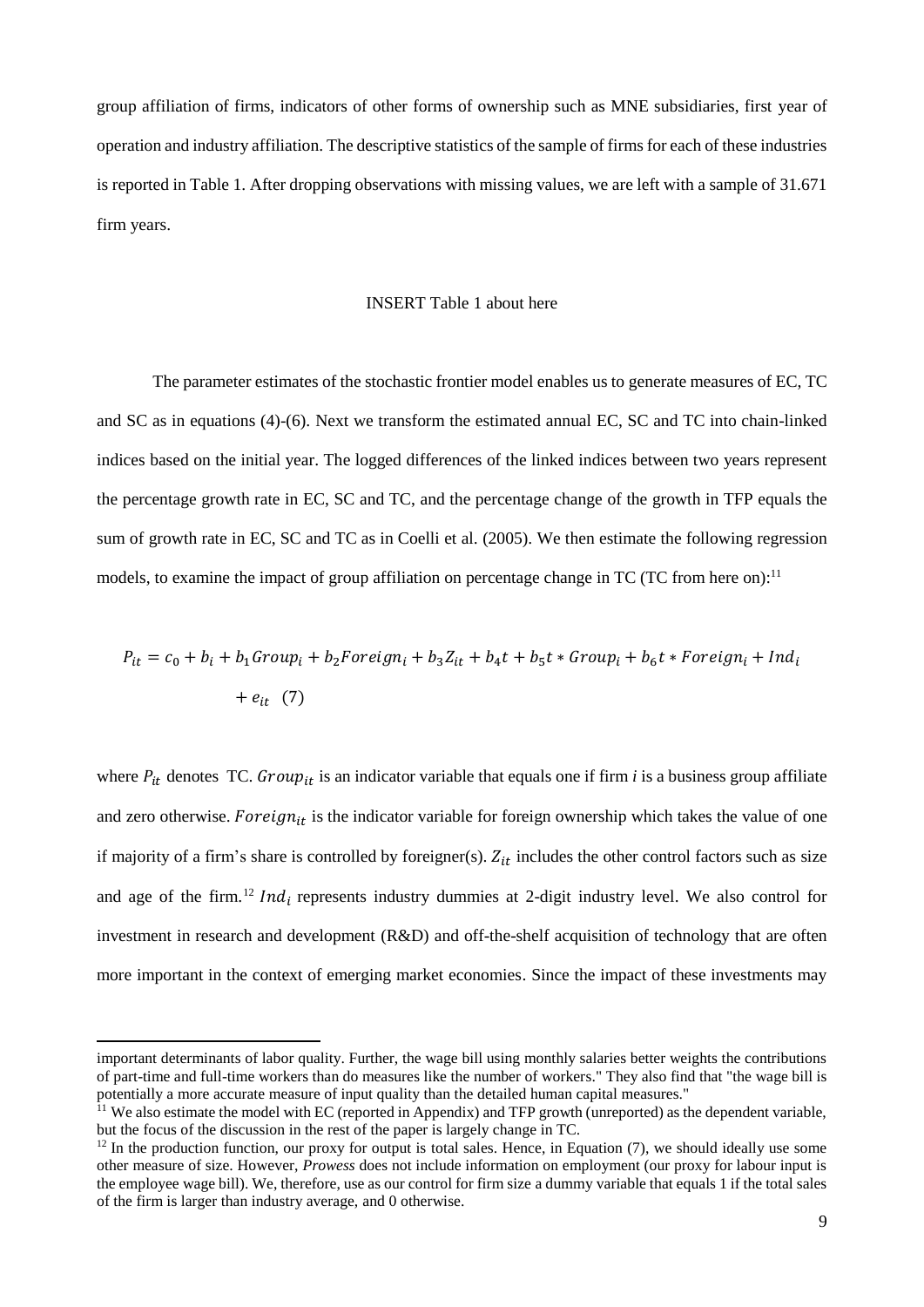vary across industries, we interact them with the industry dummy variables, which are also included in  $Z_{it}$ in some of the estimations we performed. To control for changes in the institutional environment on account of incremental policy initiatives, we also include a time trend  $t$  in the model.<sup>13</sup> To explore the possible changes of institutional environment on the effect of group affiliation on firm productivity growth we include an inter-action term between time trend *t* and group affiliation indicator. Furthermore, we also examine the evolution process of the impact of foreign ownership on TC and other variables of interest.  $e_{it}$ denotes the *iid* error and  $b_i$  denotes firm specific random effect to be controlled in panel regressions.<sup>14</sup> We estimate equation (7) above using time series-cross section pooled OLS (with cluster adjustment for possible correlations across firm *i* over time) and panel random effects model. Further, to accommodate possible correlation between explanatory variables and the individual random effect, we also the Hausman-Taylor estimator.

Our regression framework enables us to directly compare the impact of business group affiliation on TC(and EC and TFP growth), relative to those of the unaffiliated firm. The interaction between the time trend and the dummy variable for group affiliation, in turn, enables us to examine the changing impact of group affiliation on TC (and EC and TFP growth) over time. Note that market-oriented and institution improving economic reforms were initiated in India in the early 1990s (Rodrik and Subramanian, 2004; Bhaumik, Gangopadhyay and Krishnan, 2009). Recapitulate also that we posit that improvements in market efficiency and institutional quality reduces the benefits of intra-group mutual insurance and resource sharing, such that in such a reformed environment costs associated with group affiliation might outweigh their benefits. Given that these reforms take a few years to have an impact on firm performance, therefore, we expect group affiliated firms to have an edge over unaffiliated firms with respect to TC (and TFP growth)

 $\overline{\phantom{a}}$ 

<sup>&</sup>lt;sup>13</sup> For other examples of this approach, see Bhaumik and Dimova (2004) and Bhaumik, Das and Kumbhakar (2012). It can be argued that a time trend may also capture other dynamics. Specifically, if either the group or the non-group firms have a higher level of technical ability to begin with, its technical change over time may be slow, under the assumption that in the long run laggard firms catch up such that there is a convergence. However, this line of argument is untenable. First, there is no evidence to support the argument that except perhaps in some "old" sectors like textiles technology has reached a steady state to which laggard firms can converge. Second, while there may be relative laggards and front runners in a developing country context, it is likely that both these sets of firms are far removed from the global technology frontier such that both these sets of firms have considerable scope to experience technical change over a relatively short period of time. Finally, our estimates of technical efficiency of group-affiliated and nongroup firms during the first two years of the sample period indicates that the difference in the average technical efficiency levels is not statistically significant.

<sup>&</sup>lt;sup>14</sup> Since group affiliation and foreign ownership are firm specific and time invariant in our dataset the adoption of fixed effect panel regression method would obstruct the accurate estimation of the coefficients for these two key variable. Hence the use of random effect panel model to estimate Equation (7).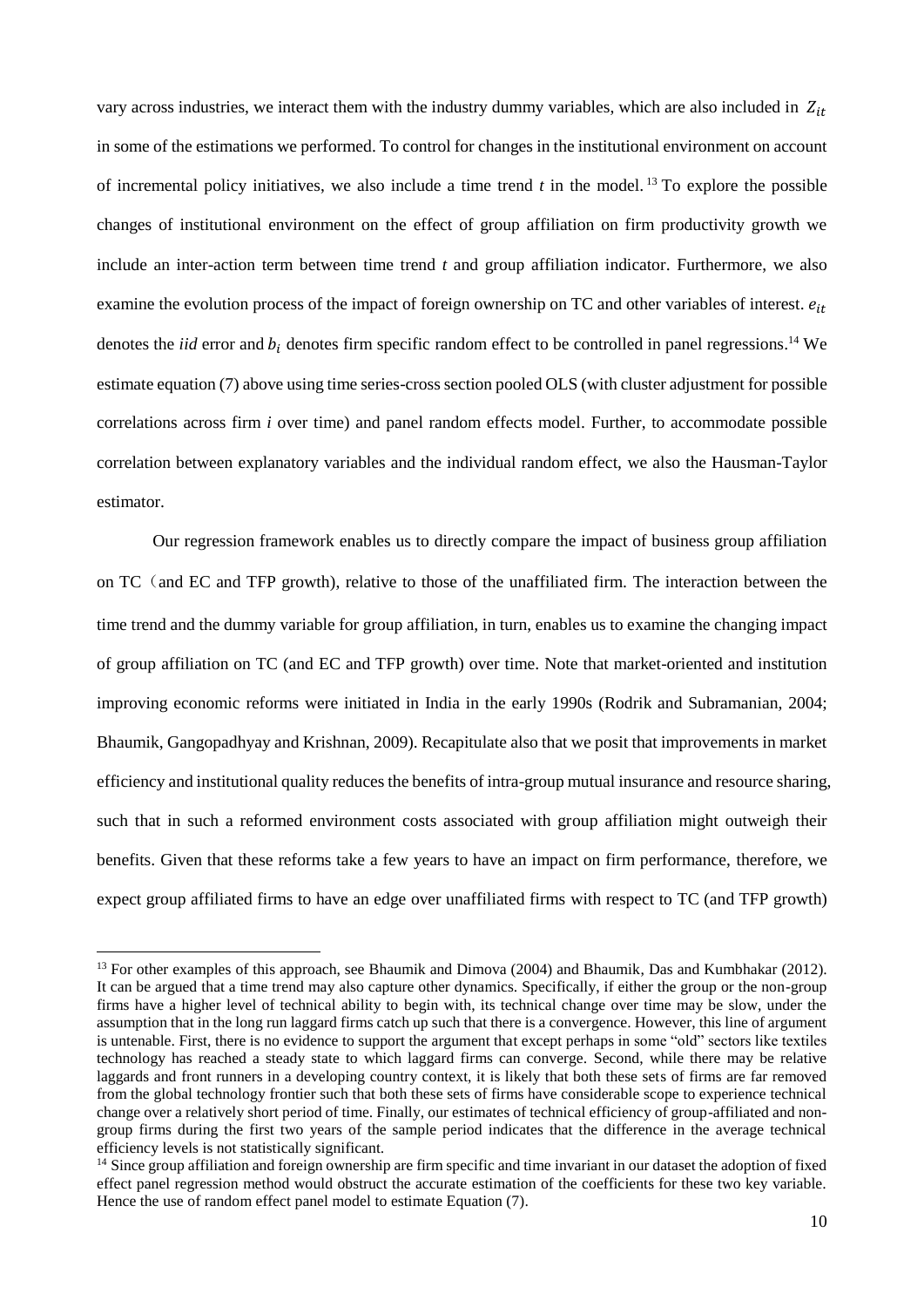during the early years of our sample period, and we expect this advantage to decline (or even get reversed) during the later years of this period.

The empirical results are reported and discussed in Section 3.

#### **3. Regression results**

The estimates of the translog production function for each of the sectors is reported in Table 2. While it is difficult to interpret individual coefficient estimate for translog production functions, the computed values of returns to scale, reported in the last row of the table, suggests that the estimates are reasonable. The returns to scale for each of these industries is close to 1, which is consistent with the evidence about returns to scale in the wider literature, and it is also consistent with past estimates of returns to scale in the Indian context (e.g., Bhaumik and Kumbhakar, 2012).

#### INSERT Table 2 about here.

Next, using the methodology proposes by Coelli et al. (2005), we compute productivity growth for each of these 3-digit industries over the 2000-2010 period, and decompose it into its components, namely, SC, TC and EC. These are reported in Figure 1. Since the focus of our analysis is the difference between business group affiliated firms -- which may have historically been more suited to the economic and business environments in emerging market economies but whose advantage may have waned over time -- and unaffiliated or private independent firms, we separately report productivity growth and the contribution of its components for these two types of firms. The figures suggest the following: (a) There is considerable heterogeneity in productivity growth across industries. However, for many of the industries, positive and significant productivity growth is noticed for both types of firms, indicating that there might be significant industry effects. (b) While the importance of TC relative to EC in total percentage changes of TFP differ significantly across industries, by and large, TC is the more important driver of productivity growth than EC.

#### INSERT Figure 1 about here.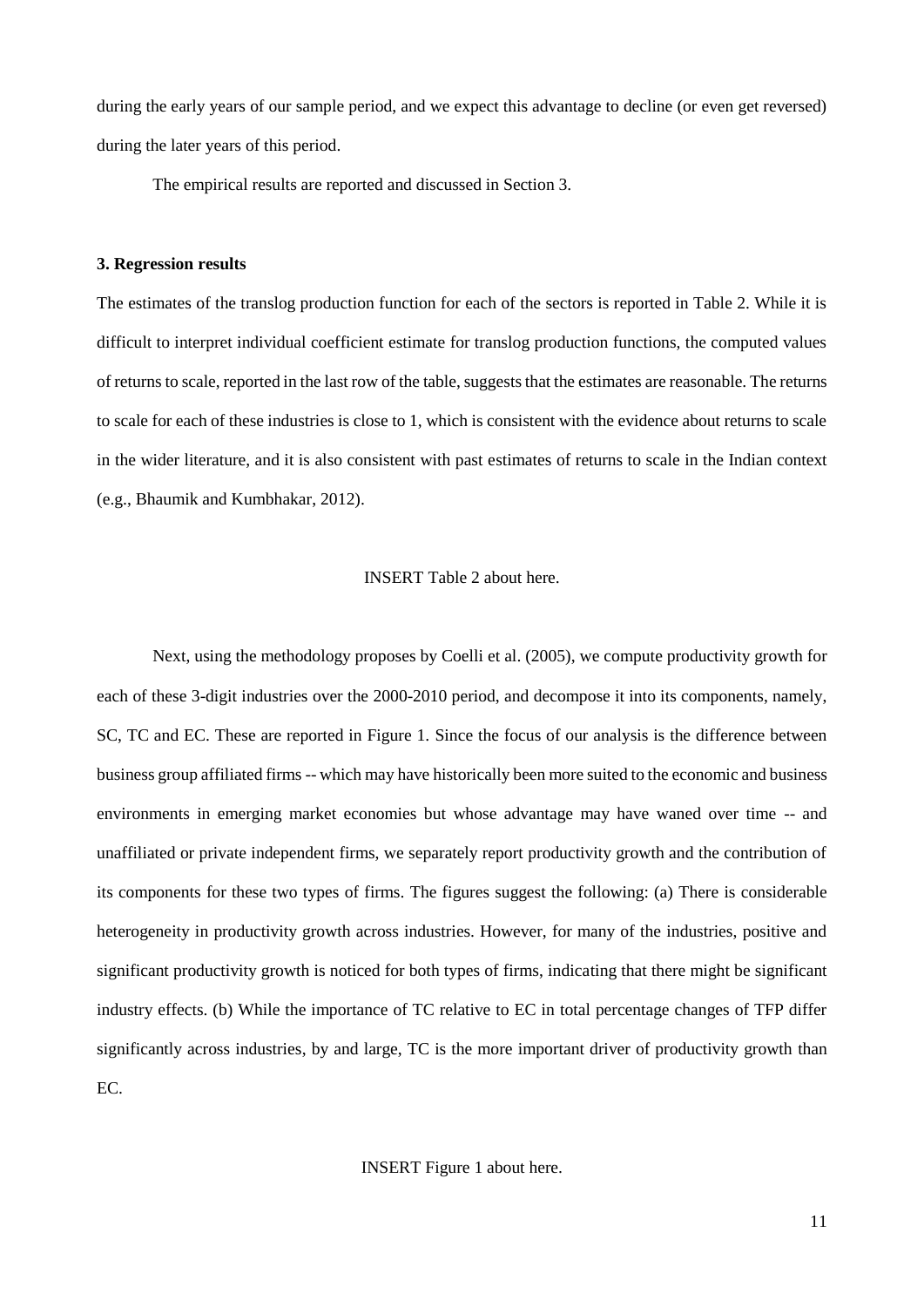Recapitulate that business group affiliation, which trades off the advantages of resource sharing with the disadvantages of agency conflicts, inefficient intra-group resource allocation and innovativeness suppression, is expected to have the greatest impact on the technological change component of productivity growth, which involves the greatest extent of risk taking. Hence, we compare the 2000-2010 TC for business group affiliated and private independent firms in three different ways. To begin with, we use the stylized ttest. Next, we take into consideration the possibility that the distributions of TC are non-normal, and hence use the nonparametric Wilcoxon-Mann-Whitney rank-sum test instead. Finally, we use the Kolmogrov-Smirnov test where the null hypothesis is that the two samples are drawn from the same underlying population. The test statistics and their significance levels are reported in Table 3, and they suggest that there is significant difference between technological change over the 2000-2010 period, between the group affiliated firms and private independent firms, for most of the industries.

#### INSERT Table 3 about here.

As mentioned earlier, we formally test the impact of business group affiliation on technology change using Equation (7), which we estimate using cluster adjusted OLS, random effects panel and Hausman-Taylor estimators. The regression estimates are reported in Table 4. In each case, we estimate two different specifications. To begin with, we regress year-on-year TC on a set of industry dummies, a time trend that controls for secular changes in the institutional environment, and dummy variables for business group affiliation and foreign ownership. Private domestic firms that are unaffiliated to business groups are the omitted ownership category. To understand how the impact of ownership changes over time, we interact the time trend with business group affiliation and foreign ownership. The estimates of this specification are reported in columns (1), (3) and (5). Next, we control for other firm specific effects such as firm size and firm age. The estimates of this augmented specification are reported in columns (2), (4) and (6).

INSERT Table 4 about here.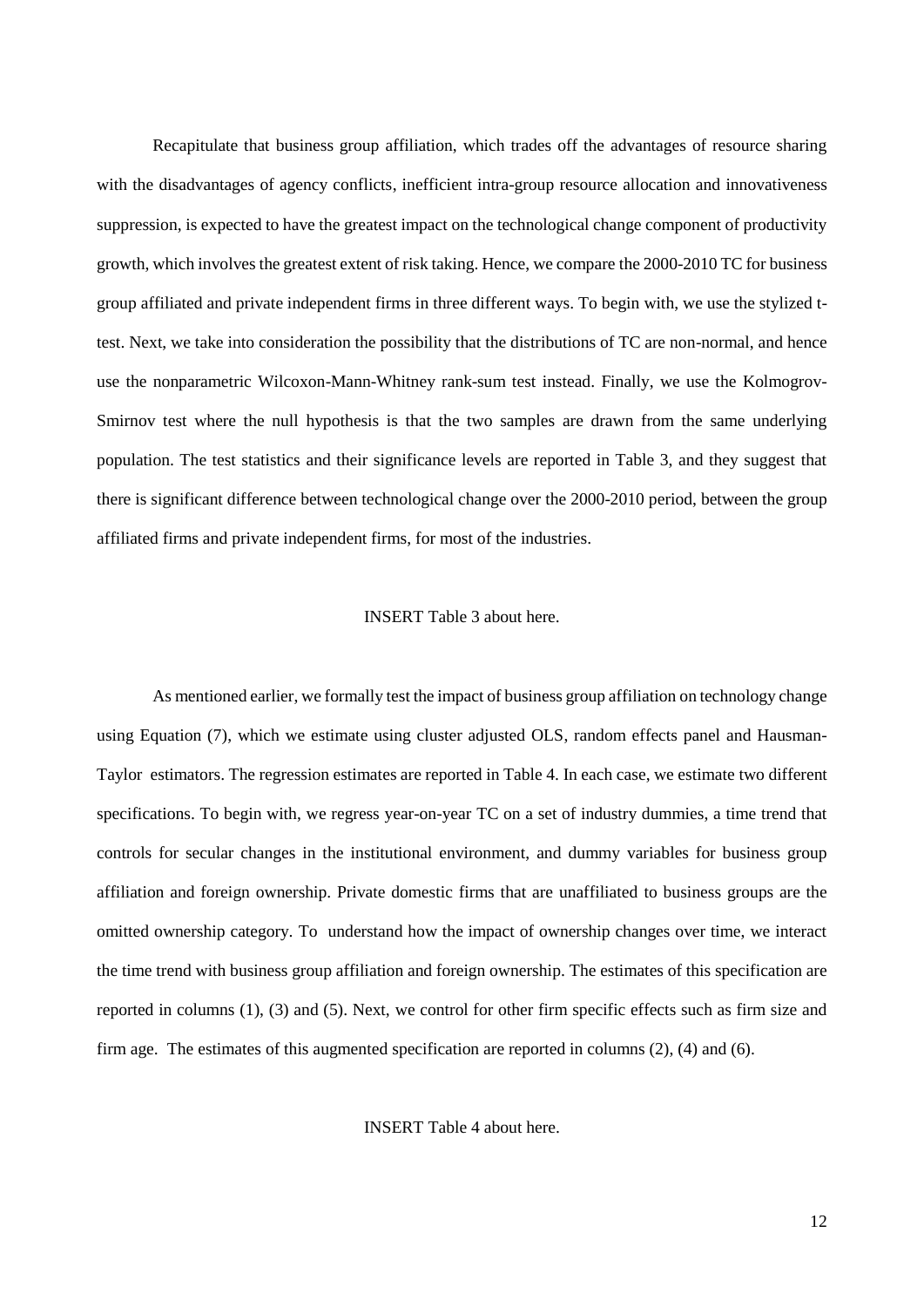The regression estimates indicate that technological change in India is, to a significant extent, driven by industry level factors that could include domestic and international competition, changes in regulations, and technology shocks that periodically hit industries. Most of the industry dummy variables have statistically significant coefficients. The estimates of the augmented specification in columns (2), (4) and (6) also indicate that TC is inversely related to firm size and firm age. Given that larger firms may have greater resources for investment in innovation (see Bartelsman and Doms, 2000) but may also have longer agency chains within the organization, resulting in managerial weaknesses and slower adoption of technology, <sup>15</sup> the inverse relationship between firm size and TC is plausible. <sup>16</sup> Similarly, given that older firms in India were more likely to have strategic inertia and were therefore more likely to find it difficult to adapt to the postliberalization environment, and given that the average age of the firms in our sample is 23.25 years, the negative relationship between firm age and TC is plausible as well. Finally, the time trend variable has a positive and significant coefficient, and the implication in our context that TC is augmented by incremental reforms that reduce institutional weakness gradually is quite sensible. Importantly, the signs and significance of these estimates are robust across the choice of the estimator.

The focus of this paper, of course, is the impact of business group affiliation on TC, and here we notice something quite interesting., The business group affiliation dummy itself has a positive and significant coefficient, while the interaction between this ownership dummy and the time trend has a negative and significant coefficient. In other words, during the first year of the sample period (namely, 2000), business group affiliated firms experienced greater TC than private independent firms. However, within a short time, this advantage of business groups was eroded and by the third (or even second) year of the sample period TC in business group affiliated firms lagged that in private independent firms.<sup>17</sup> This is consistent

l

<sup>&</sup>lt;sup>15</sup> Bloom, Sadun and Van Reenen (2009) and Acemoglu et al. (2007), for example, suggest that decentralization in firm structure helps to improve new technology adoption and productivity. It is not unreasonable to assume that decision-making process in most Indian firms, even those unaffiliated with business groups, is fairly centralised on account of factors such as family ownership.

 $16$  Indeed, as pointed out by Syverson (2011), empirical evidence about this relationship is hardly conclusive.

 $17$  Consider, for example, the panel random effects estimates. In the column (4), the group affiliation dummy has a coefficient of 0.13 while the interaction between this dummy and the time trend has a coefficient of -0.05. In other words, by the third year of the sample period (i.e., when value of the time trend variables equals 3), the interaction term dominates the secular impact of the group affiliation dummy. Similarly, the Hausman-Taylor estimates reported in column (6) indicate that the interaction term  $(-0.06)$  starts dominating the group affiliation dummy  $(0.21)$  from the fourth year of the sample period.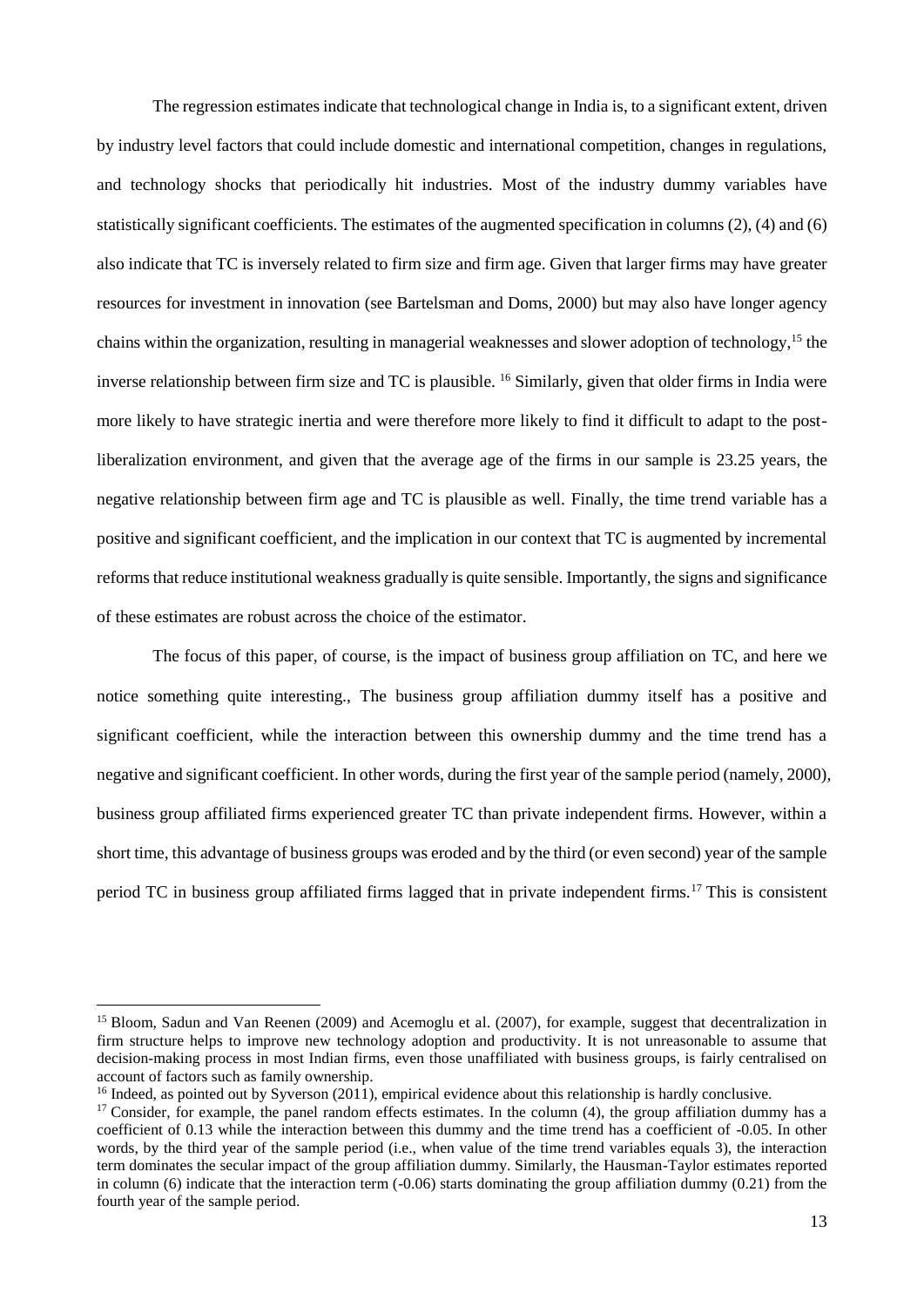with available evidence about the erosion of advantage of business group affiliated firms in India with respect to financing constraints, over roughly the same time period (Bhaumik, Das and Kumbhakar, 2012).

#### INSERT Table 5 about here.

An important weakness of the specifications reported in Table 4 is that they do not include any measure of R&D which is believed to have a significant impact on TC. While the R&D-TC relationship may not be strong in emerging market economies, on account of difficulties with absorption of technology, among other things, it is nevertheless important to examine whether our results with respect to business group affiliation is affected by the inclusion of R&D in the specification. We, therefore, control for R&D as a robustness check and the estimates are reported in Table 5. In column (1), we control for internal R&D, scaled by total sales of the firms. Further, since the impact of R&D on firm-level TC can differ by industry, we include in the specification interactions between the R&D-to-sales ratio and the industry dummies (e.g., RD131 is the interaction between the R&D-to-sales ratios of firms and the dummy for industry 131). Since R&D is not widespread in emerging market economies, and technology is often purchased off the shelf, through licensing arrangements etc, in column (2), we control for the ratio of off the shelf technology purchase to sales and industry dummies.<sup>18</sup> Finally, in column (3), we include the controls for both in-house R&D and off the shelf purchase of technology. Since the estimates reported in Table 4 are robust across the choice of estimators, in Table 5 we report the estimates of the panel random effect model alone.<sup>19</sup>

The results indicate that neither in-house R&D nor externally procured technology has a significant impact on firm-level TC. This is not particularly surprising, given the emerging market context, and is consistent with the recent literature on the impact of technological innovation on firm performance in India (Bhaumik, Estrin and Mickiewicz, 2012). More importantly, for our purposes, the result with respect to the impact of business group affiliation on TC is unaffected. The results reported in Table 5 continue to show that while business group affiliation may have been advantageous at the start of the sample period, within a

 $\overline{a}$ 

<sup>&</sup>lt;sup>18</sup> In our sample, only 14% of the firms reported R&D expenditure, another 15% purchased technology off the shelf through licensing etc, and 7% of the firms both invested in R&D and purchased technology off the shelf. <sup>19</sup> The Hausman-Taylor estimates are reported in Appendix A1.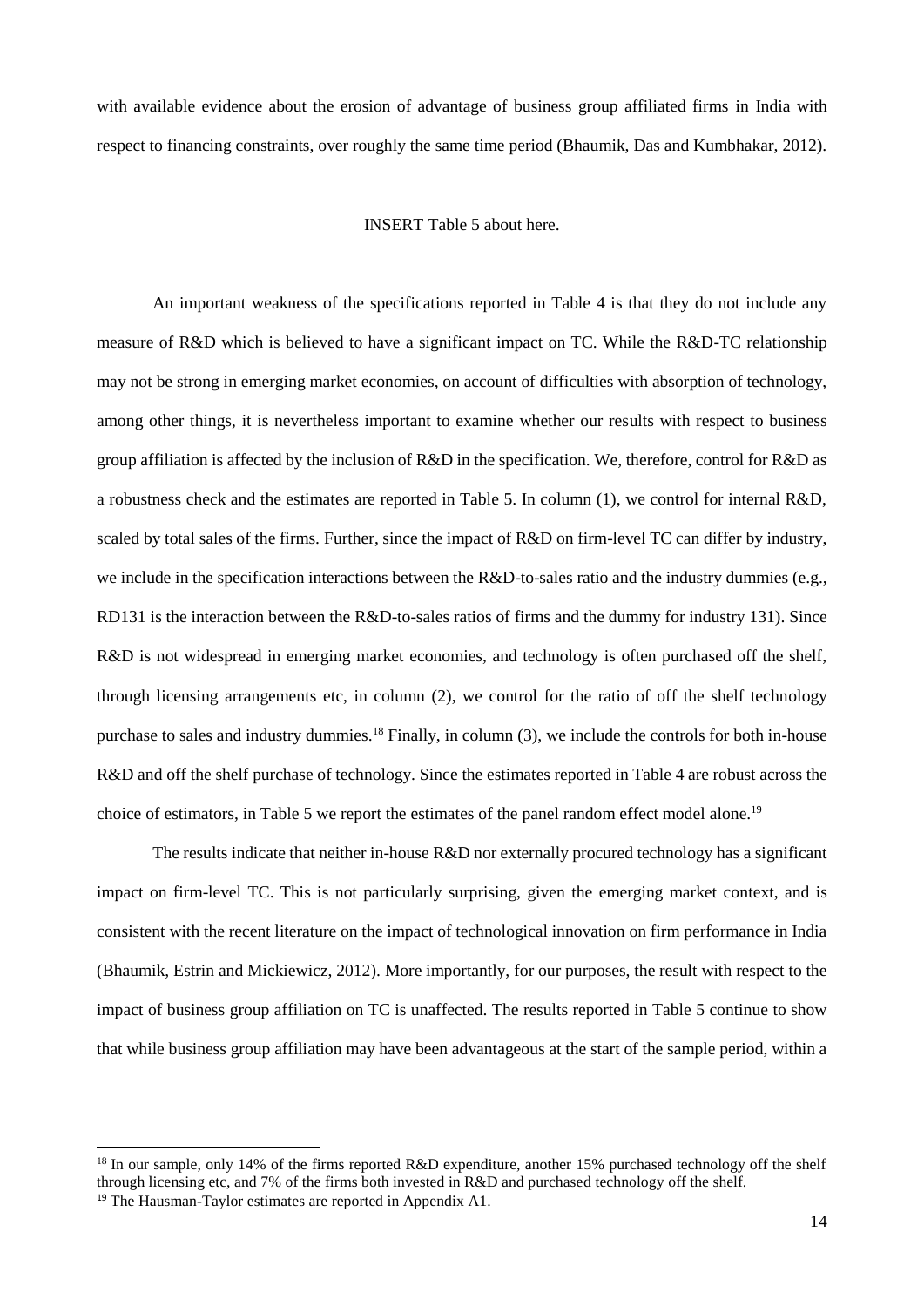short period of time the tables had turned and TC was higher, on average, in private domestic firms than in business group affiliated firms.

In Appendices A2 and A3, we report the regression models that have EC as the dependent variable, instead of TC. The results suggest that EC is indeed driven by factors that are different from those that influence TC. For example, while TC is unaffected by R&D and off the shelf technology procurement, these variables affect EC significantly. In the context of our paper, however, we note that there is no statistically significant difference in the impact of business group affiliation and private independent firms on EC. In results that are not reported in this paper, we re-estimate the regression models with TFP growth as the dependent variable. The estimates for these regression models suggest that, much like in the case of TC, which is the dominant component of TFP growth in our sample of industries (Figure 1), the initial advantage of business group affiliation is soon more than offset, and from the fourth year in the sample period TFP growth in private independent firms exceed that in business group affiliated firms.

#### **4. Discussion and concluding remarks**

Business groups are ubiquitous in emerging market economies, and it has been argued in the literature that they are an optimal response to weak institutions and missing markets for resources such as capital and managerial talent. As the economic and business environments in these economies change with reforms and liberalization, an important question that has to be addressed is whether these organisational forms help or hinder economic progress in the new environment. For example, recent research suggest that affiliation with business groups and their internal capital markets do not guarantee insurance against financing constraints (Bhaumik, Das and Kumbhakar, 2012). Similarly, globalization of labour markets and provide fast growing emerging market firms access to global managerial talent, including returning expatriates (Song, 1997; Zweig, 2006). Yet, as the competitive advantage of business groups gets eroded, their internal agency problems and strategic may persist. These groups may, of course, acquire new resources and capabilities to prospect (Yiu, Bruton and Liu, 2005) to overcome organisational inertia (Hannan and Freeman, 1984), and hence whether they help or hinder economic progress in the new economic or business environment remains and open empirical question.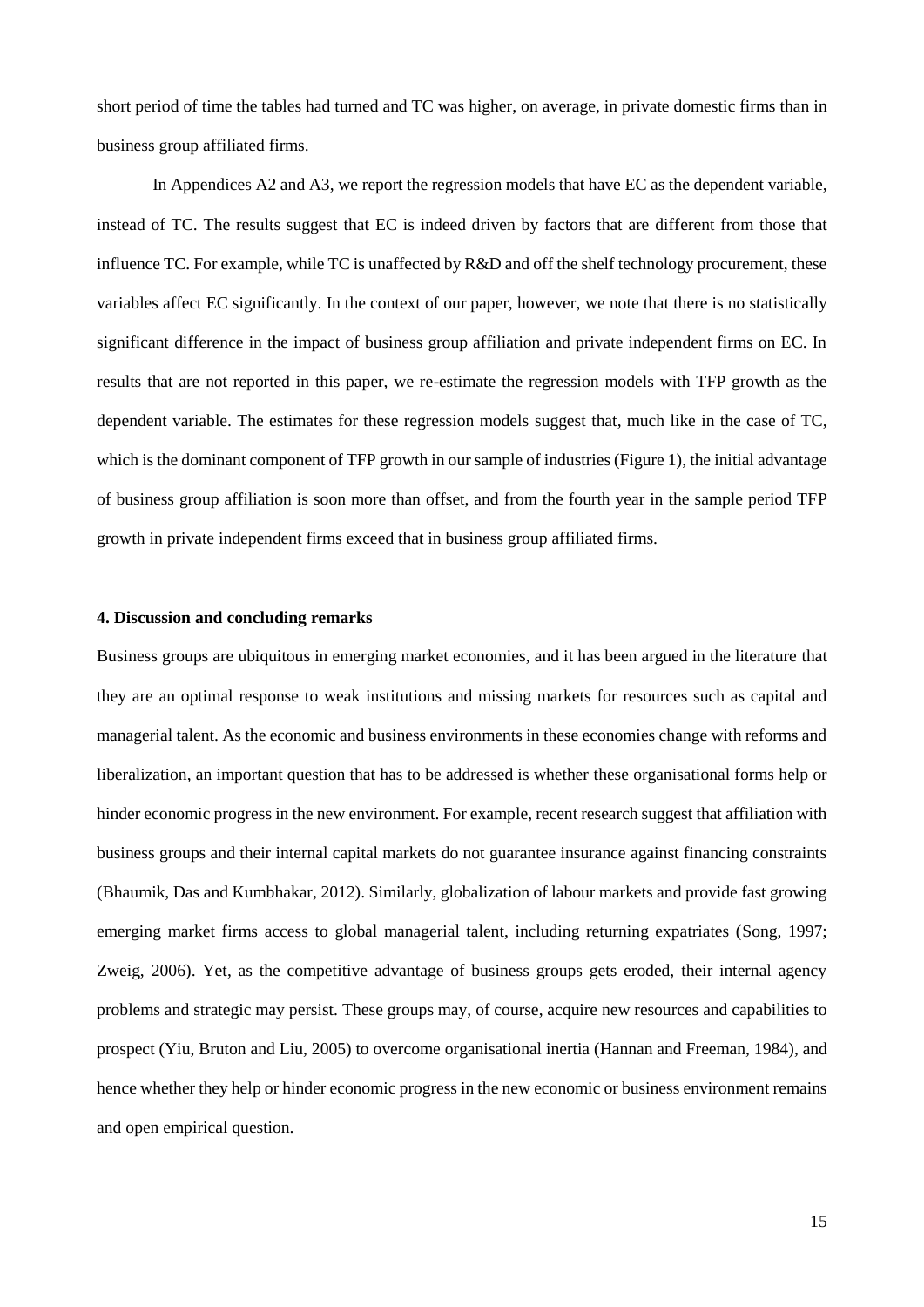In this paper, we examine, in the Indian context, whether business group affiliation provides an advantage over unaffiliated or private independent firms with respect to technological progress, which lies at the heart of wider economic growth and prosperity. Our results suggest that while business group affiliation did provide an advantage over private independent firms at the start of the sample period (1997), this advantage was more than offset by the turn of the century. To recapitulate, the Indian economy was subjected to significant reforms to the real sector (e.g., end of the licensing system and greater import competition) and the capital market during the first few years of the 1990s, leading to a reduction in the transactions cost of doing business. It is not unrealistic to draw the conclusion, therefore, that with economic reforms and liberalization, the *average* business group (or the average firm affiliated to a business group) may have progressively weaker impact on economic growth than its private independent counterparts. If significant presence of business groups within industries act as entry barriers for young (and hence potentially innovative) firms (Mahmood and Lee, 2004), then the overall cost of the persistence of business groups could be higher still.

While the caveats associated with generalizing any one set of empirical results remain relevant, our analysis suggests that within emerging market economies there may be natural limits to enhancing structural growth rate through top-down policy measures. While government initiatives and legislations may change the macro-institutional environment in which firms operate, firms themselves may find it difficult to adapt in ways that can enable them to make the best possible use of the new economic and business environment. At the same time, on account of their historical control over scarce resources, these firms may prevent the entry of more nimble and innovative new firms whose structures and actions are optimal for the new environment. The ability of emerging market economies to sustain high rates of growth over prolonged periods of time, therefore, depends as much on the changes in the nature of the organisations that are engaged in production as on the ability of the governments to reduce or eliminate institutional weaknesses.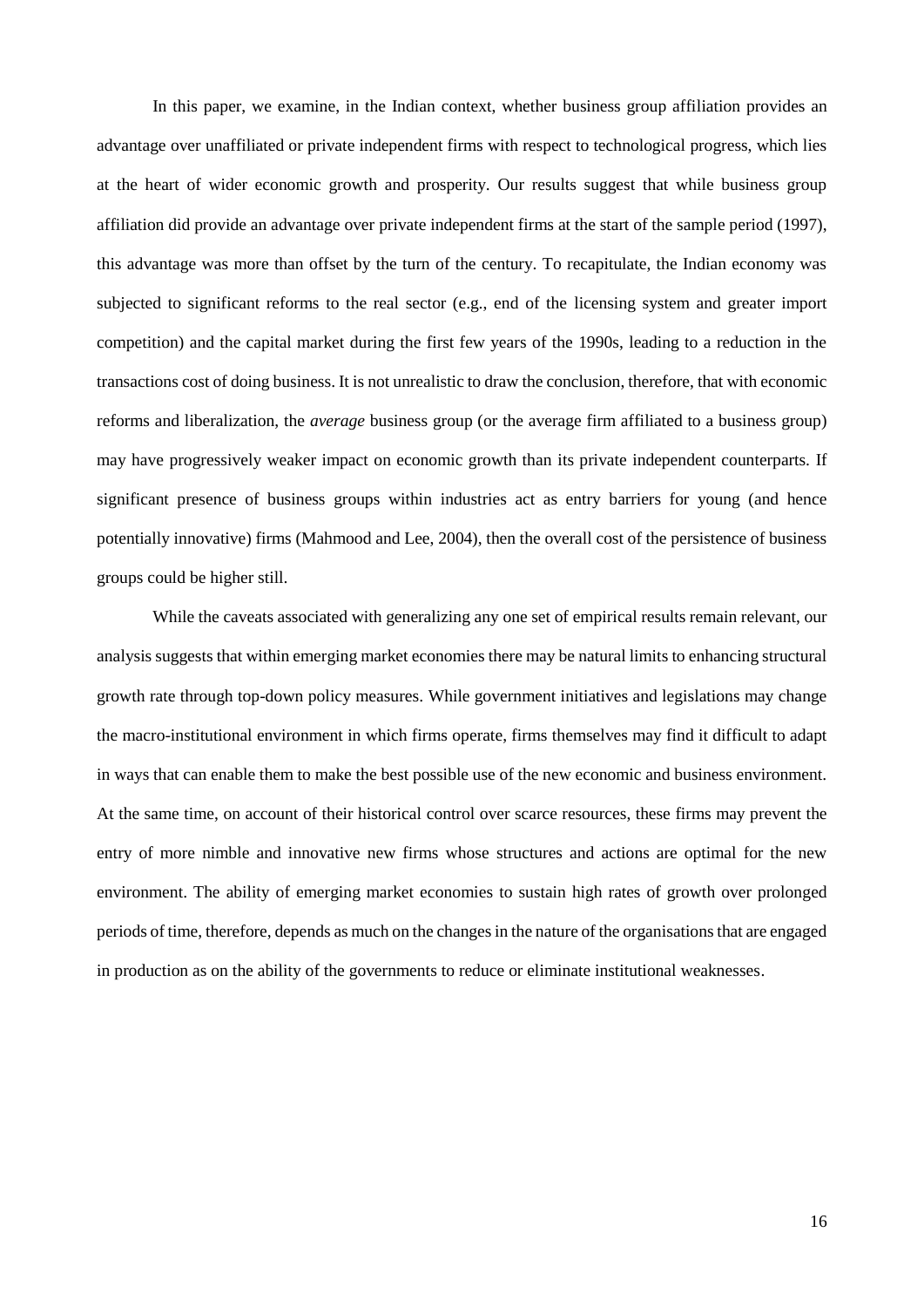#### **References**

- Aoki, M. (1984). Risk sharing in the corporate group. In: Aoki, M. (Ed.), *The Economic Analysis of the Japanese Firm*, Cambridge: Cambridge University Press.
- Aoki, M. (1988). *Information, Incentives and Bargaining in the Japanese Economy*. Cambridge: Cambridge University Press.
- Acemoglu, D., Aghion, P., Lelarge, C., Van Reenen, J., Zilibotti, F., (2007). Technology, information and the decentralization of the firm. *Quarterly Journal of Economics*, 122, 1759-1799.
- Aigner, D., Lovell, C. A. K, Schmidt, P. (1977). Formulation and estimation of stochastic frontier production function models. *Journal of Econometrics*, 6, 21-37.
- Ayyagari, M., Demirguc-Kunt, A., Maksimovic, V. (2010). Firm innovation in emerging markets: The role of finance, governance and competition. *Journal of Financial and Quantitative Analysis*, 46, 1545- 1580.
- Bartlesman, E.J., Doms, M. (2000). Understanding productivity: Lessons from longitudinal microdata. *Journal of Economic Literature*, 38, 569-594.
- Battese, G. E., Coelli, T. J. (1988). Prediction of firm level efficiencies with a generalized frontier production function and panel data. *Journal of Econometrics*, 38, 387-399.
- Battese, G. E., Coelli, T. J. (1992). Frontier production functions, technical efficiency and panel data: with applications to paddy farmers in India. *Journal of Productivity Analysis*, 3, 153-169.
- Battese, G. E., Coelli, T. J. (1995). A model for technical inefficiency effects in a stochastic frontier production function for panel data. *Empirical Economics*, 20, 325-332.
- Belenzon, S., Berkovitz, T. (2010). Innovation in business groups. *Management Science*, 56, 519-535.
- Bertrand, M., Mehta, P., Mullainathan, S. (2002). Ferreting out tunnelling: An application to Indian business groups. *Quarterly Journal of Economics*, 117, 121-148.
- Bhaumik, S.K., Das, P., Kumbhakar, S.C. (2012). A stochastic frontier approach to modelling financial constraints in firms: An application to India. *Journal of Banking & Finance*, 36, 1311-1319.
- Bhaumik, S.K., Dimova, R. (2004). How important is ownership in a market with level playing field? The Indian banking sector revisited. *Journal of Comparative Economics*, 32, 165-180.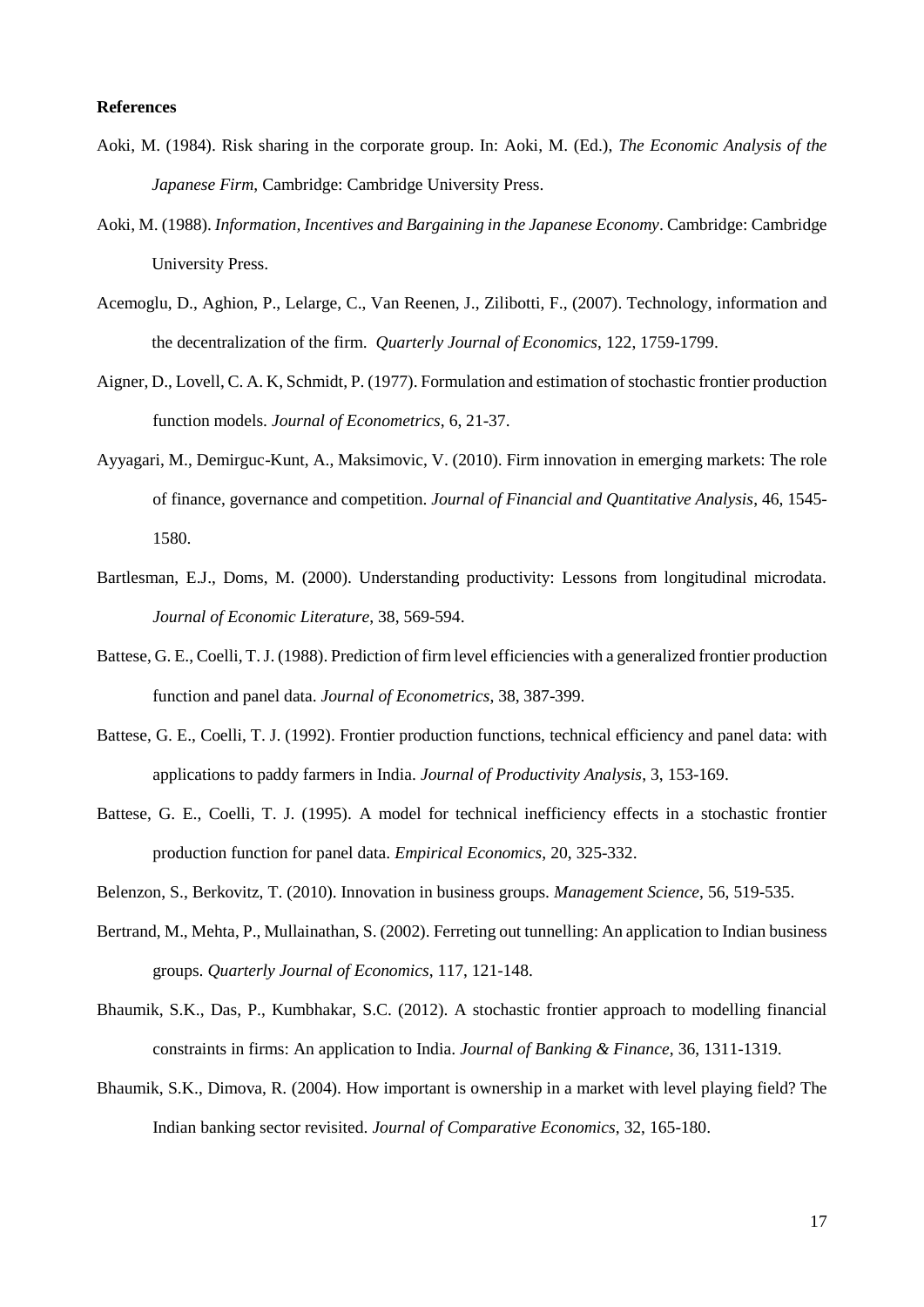- Bhaumik, S.K., Estrin, S., Mickiewicz, T. (2012). Entrepreneurial orientation and firm performance in Eastern emerging markets: Business group affiliates versus independent firms in India. Mimeo.
- Bhaumik, S.K., Gangopadhyay, S., Krishnan, S. (2009). Reforms and entry: Some evidence from the Indian manufacturing sector. *Review of Development Economics*, 13, 658-672.
- Bhaumik, S.K., Kumbhakar, S.C. (2010). Is the post-reform growth of the Indian manufacturing sector efficiency driven? Evidence from plant level panel data. *Journal of Asian Economics*, 21, 219-232.
- Bloom, N., Sadun, R., Van Reenen, J., (2009). The organization of firms across countries, Working paper no. 15129, National Bureau of Economic Research, Cambridge, Massachusetts.
- Carney, M., Gedajlovic, E. (2002). The co-evolution of institutional environments and organizational strategies: The rise of business family groups in the ASEAN region. *Organization Studies*, 23, 1- 29.
- Carney, M., Gedajlovic, E. (2003). Strategic innovation and administrative heritage of East Asian family business groups. *Asia Pacific Journal of Management*, 29, 5-26.
- Chang, S.J., Chung, C.N., Mahmood, I.P. (2006). When and how does business group affiliation promote innovation? A tale of two emerging economies. *Organization Science*, 17, 637-656.
- Chang, S.J., Hong, J. (2000). Economic performance of group-affiliated companies in Korea: Intragroup resource sharing and internal business transactions. *Academy of Management Journal*, 43, 429-448.
- Choi, S.B., Lee, S.H., Williams, C. (2011). Ownership and firm innovation in a transition economy: Evidence from China. *Research Policy*, 40, 441-452.
- Coelli, T., Rao, D., O'Donnel, C., Battese, G. (2005). *An Introduction to Efficiency and Productivity Analysis*, 2nd Edition, New York: Springer.
- Dharmapala, D., Khanna, V. (2012). Corporate governance, enforcement, and firm value: Evidence from India. *Journal of Law, Economics and Organization*, doi:10.1093/jleo/ews011*.*
- Estrin, S., Pokliakova, Shapiro, D. (2009). The performance effects of business groups in Russia. *Journal of Management Studies*, 46, 393-420.
- Fox, J.T., Smeets, V. (2011). Does input quality drive measured differences in firm productivity? *International Economic Review*, 52, 961-989.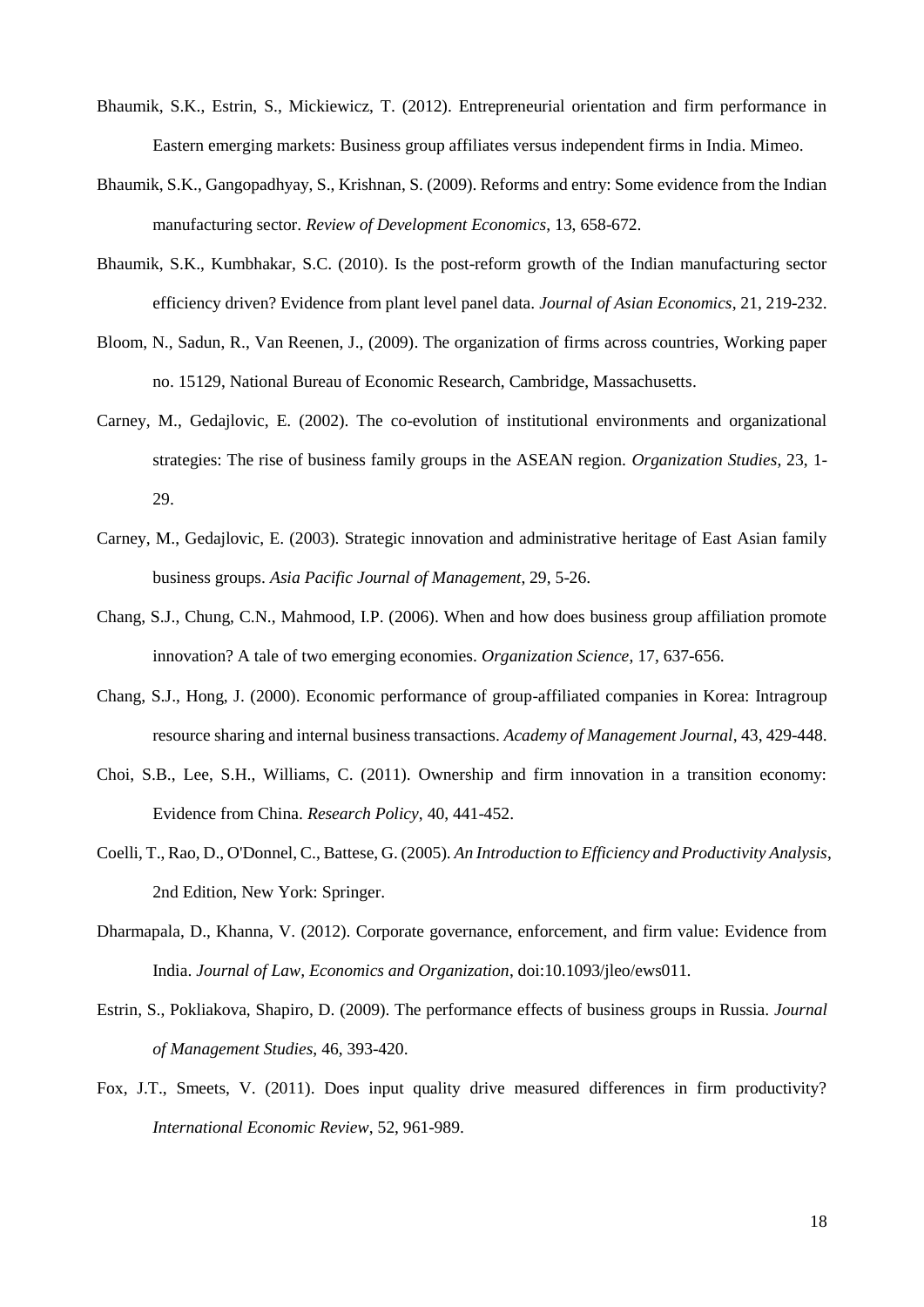- Ghatak, M., Kali, R. (2001). Financially interlinked business groups. *Journal of Economics and Management Strategy*, 10, 591-619.
- Girma, S., Gorg, H. (2006). Multinationals' productivity advantage: Scale or technology? *Economic Inquiry*, 45, 350-362.
- Gopalan, R. et al. (2007). Affiliated firms and financial support: Evidence from Indian business groups. *Journal of Financial Economics*, 86, 759-795.
- Gorodnichenko, Y., Svejnar, J., Terrell, K. (2010). Globalization and innovation in emerging markets. *American Economic Journals: Macroeconomics*, 2, 194-226.
- Granovetter, M. (1995). Coase revisited: Business groups in the modern economy. *Industrial and Corporate Change*, 4, 93-130.
- Greene, W. (2003). *Econometric Analysis*, Upper Saddle River : Prentice-Hall.
- Greene, W. (2005). Reconsidering heterogeneity in panel data estimators of the stochastic frontier model, *Journal of Econometrics*, 126, 269-303.
- Guillen, M.F. (2000). Business groups in emerging economies: A resource-based view. *Academy of Management Journal*, 43, 362-380.
- Hannan, M.T., Freeman, J. (1984). Structural inertia and organizational change. *American Sociological Review*, 49, 149-164.
- Hsieh, T.J., Yeh, R.S., Chen, Y.J. (2010). Business group characteristics and affiliated firm innovation: The case of Taiwan. *Industrial Marketing Management*, 39, 560-570.
- Jondrow, J., Materov, I., Lovell, K., Schmidt, P. (1982). On the estimation of technical inefficiency in the stochastic frontier production function model. *Journal of Econometrics*, 19, 233-238.
- Kali, R. (1999). Endogenous business networks. *Journal of Law, Economics and Organization*, 15, 615-636.
- Kali, R. (2003). Business groups, the financial market and modernization. *Economics of Transition*, 11, 671- 696.
- Keister, L.A. (1998). Engineering growth: Business group structure and firm performance in China's transition economy. *American Journal of Sociology*, 404-440.
- Khanna, T., Yafeh, Y. (2007). Business groups in emerging markets: Paragons or parasites. *Journal of Economic Literature*, .45, 331-372.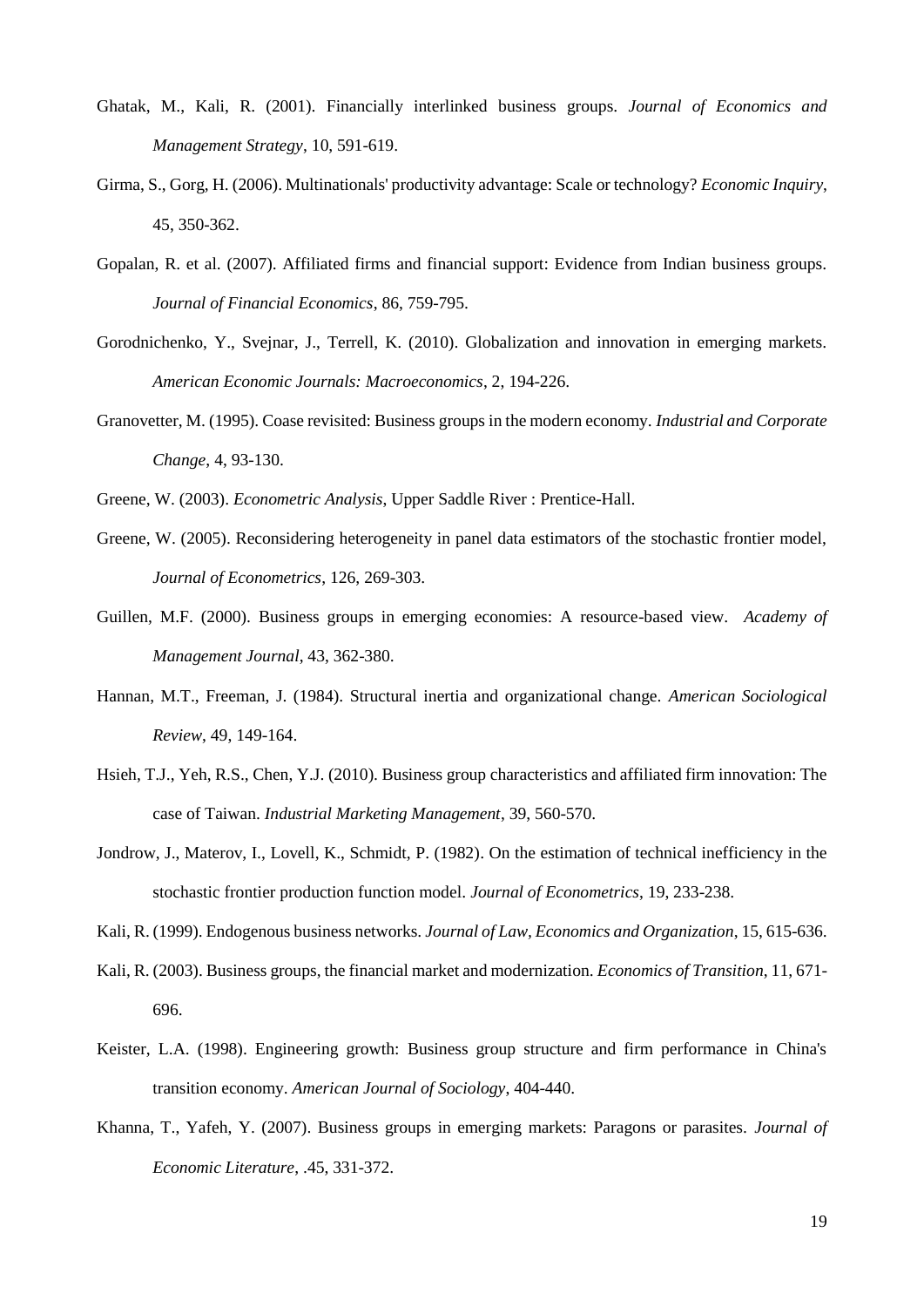- Kim, H., Bae, J., Bruton, G.D. (2012). Business groups and institutional upheaval in emerging economies: Corporate venturing in Korea. *Asia Pacific Journal of Management*, 29, 729-752.
- Kim, S. and Saravanakumar, M. (2012), Economic reform and total factor productivity growth in Indian manufacturing industries, *Reviews of Development Economics*, 16, 152-166.
- Kock, C.J. and Guillen, M.F. (2001). Strategy and structure in developing countries: Business groups as an evolutionary response to opportunities for unrelated diversification, *Industrial and Corporate Change*, 10, 77-113.
- Kumbhakar, S.C. (1990). Production frontiers and panel data and time varying technical efficiency. *Journal of Econometrics*, 46, 201-211.
- Kumbhakar, S.C. and Heshmati, L. (1995). Efficiency measurement in Swedish dairy farms: an application of rotating panel data 1976-88, *American Journal of Agricultural Economics*, 77, 660-674.
- Mahmood, I.P., Lee, C.Y. (2004). Business groups: Entry barrier-innovation debate revisited. *Journal of Economic Behavior and Organization*, 54, 513-531.
- Mahmood, I.P., Mitchell, W. (2004). Two faces: Effects of business groups on innovation in emerging economies. *Management Science*, 50, 1348-1365.
- Mandal, S. K. and Madheswaran, S. (2009), Technological progess, scale effect and total factor productivity growth in Indian cement industry: panel estimation of stochastic production frontier, *Institute for Social and Economic Change Working Paper,* ISEC, http://openlibrary.org/books/OL24470006M/Technological\_progress\_scale\_effect\_and\_total\_fact or productivity growth in Indian cement industry.
- Mitra, A. and Sharma, C. (2011), Total factor productivity and technical efficiency of Indian manufacturing: the role of infrastructure and information & communication technology, *CERDI Working Paper*, Etudes et Documents, http://cerdi.org/uploads/ed/2011/2011.15.pdf.
- Morck, R., Yeung, B. (2003). Agency problems in large family business groups. *Entrepreneurship Theory and Practice*, *Entrepreneurship Theory and Practice*, 27, 367-382.
- Pitt, M., Lee, L. (1982). The measurement and sources of technical inefficiency in Indonesian weaving industry. *Journal of Development Economics*, 9, 43-64.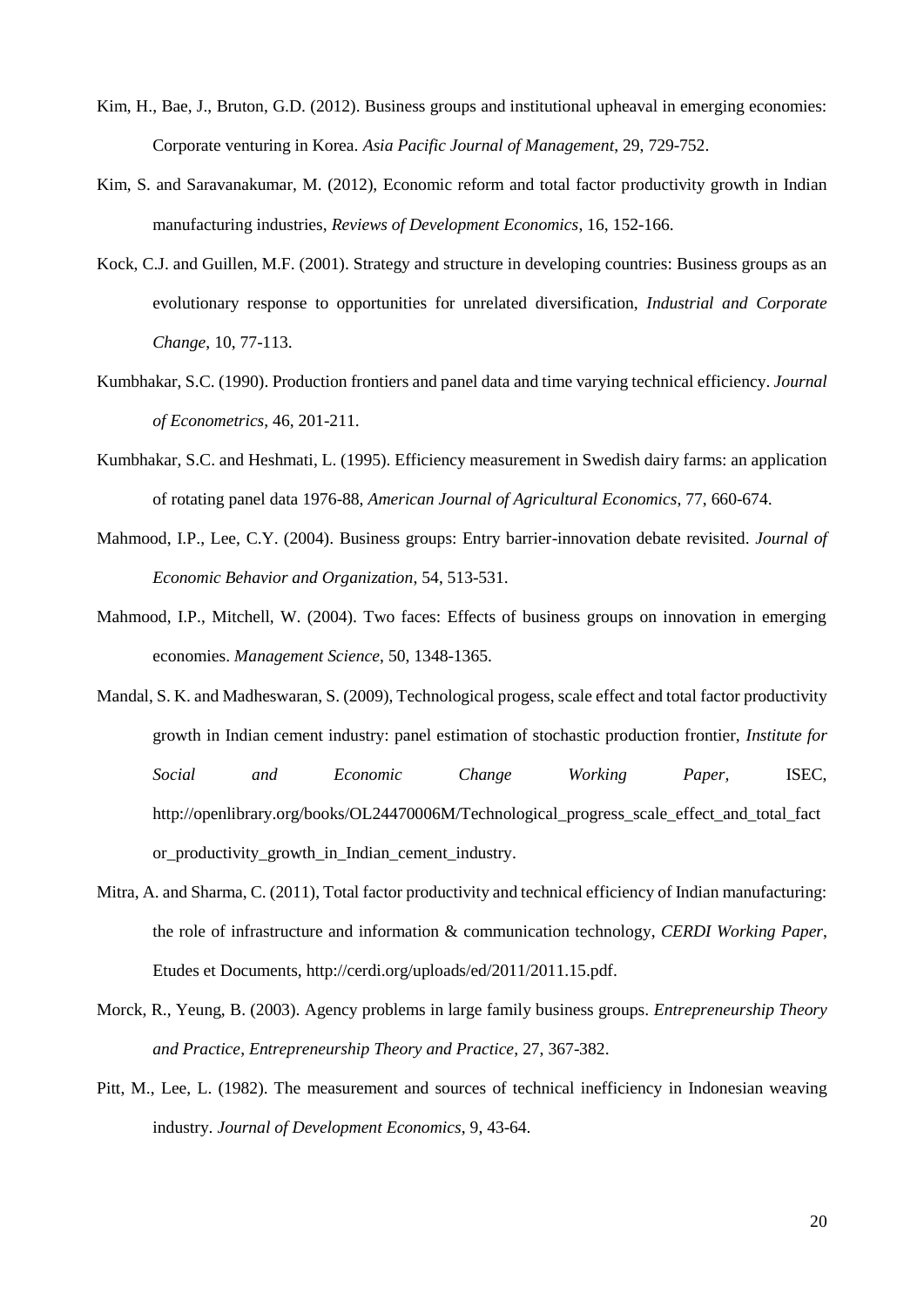- Ramaswamy, K., Li, M., Petitt, B.S. (2012). Why do business groups continue to matter? A study of market failure and performance among Indian manufacturers. *Asia Pacific Journal of Management*, 29, 643-658.
- Riyanto, Y. and Toolsema, L. A. (2008), Tunneling and propping: A justification for pyramidal ownership, Journal of Banking and Finance, 31, 2178-2187.
- Rodrik, D., Subramanian, A. (2004). From "Hindu growth" to productivity surge: The mystery of Indian growth transition. *IMF Staff Papers*, 52, 123-141.
- Schmidt, P., Sickles, R. (1984). Production frontiers with panel data. *Journal of Business and Economic Statistics*, 2, 367-374.
- See, B-K., Lee, K. and Wang, X. (2010). Causes for changing performance of the business groups in a transition economy: Market-level versus firm-level factors in China. *Industrial and Corporate Change*, 19, 2041-2072.
- Song, H. (1997). From brain drain to reverse brain drain: Three decades of Korean experience. *Science Technology Society*, 2, 317-345.
- Syverson, C. (2011). What determines productivity? *Journal of Economic Literature*, 49, 326-365.

The World Bank (2012). *Doing Business in a More Transparent World*, Washington, D.C.

- Yiu, D., Brutton, G.D., Lu, Y. (2005). Understanding business group performance in an emerging economy: Acquiring resources and capabilities in order to prosper. *Journal of Management Studies*, 42, 183- 206.
- Zattoni, A., Pedersen, T., Kumar, V. (2009). The performance of group-affiliated firms during institutional transition: A longitudinal study of Indian firms. *Corporate Governance: An International Review*, 17, 510-523.
- Zweig, D. (2006). Competing for talent: China's strategies to reverse the brain drain. *International Labour Review*, 145, 65-90.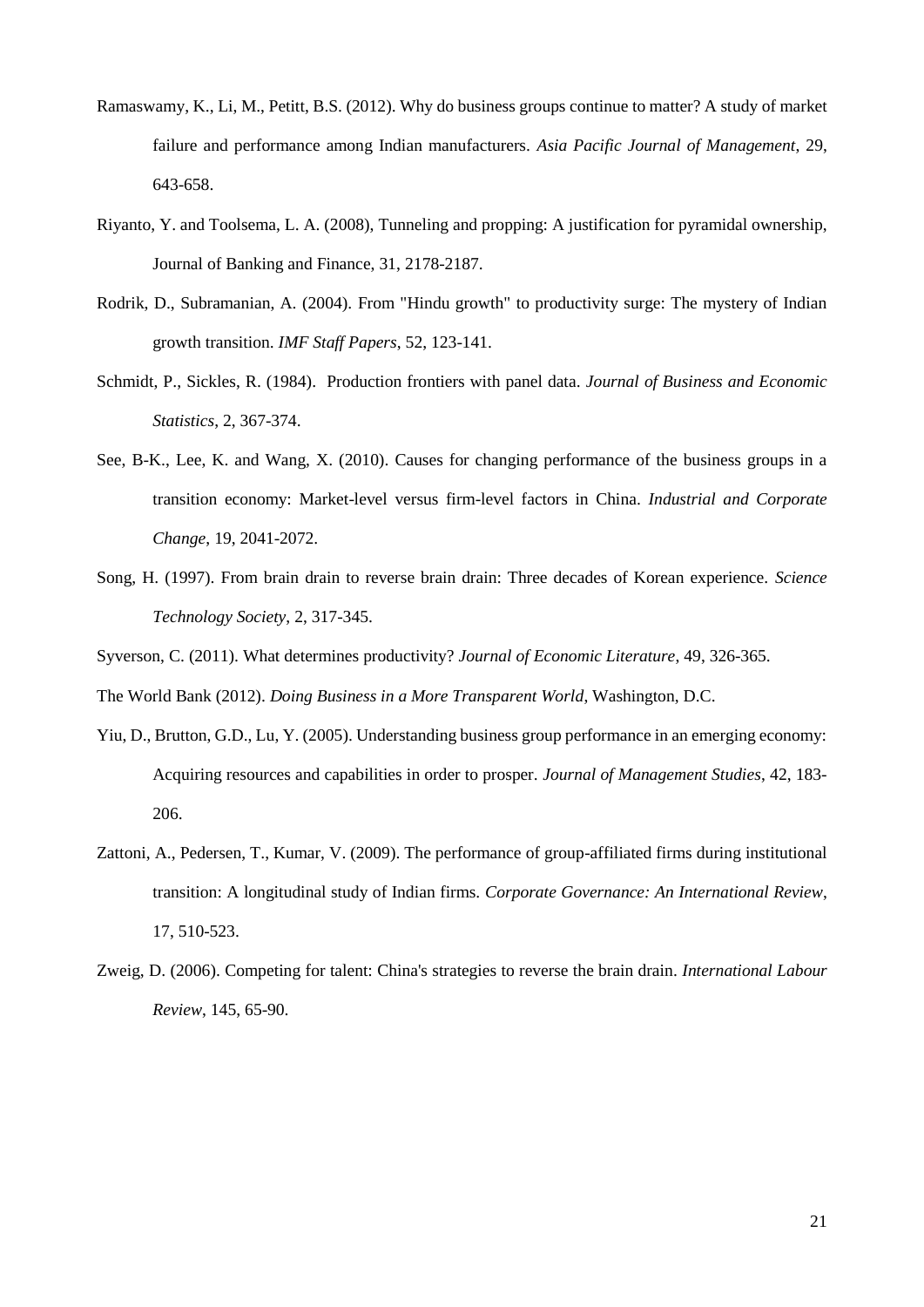### **Table 1: Summary statistics**

| NIC code                           | Description                                                                 |         | <b>Sales</b> |        | Labour cost  |             | Capital   |         | Material     |                     |
|------------------------------------|-----------------------------------------------------------------------------|---------|--------------|--------|--------------|-------------|-----------|---------|--------------|---------------------|
|                                    |                                                                             | Mean    | Std. Dev.    | Mean   | Std.<br>Dev. | Mean        | Std. Dev. | Mean    | Std.<br>Dev. | <b>Observations</b> |
| 107                                | Manufacture of other food products                                          | 1214.41 | 2943.72      | 124.82 | 305.10       | 707.38      | 2073.15   | 257.52  | 829.85       | 3194                |
| 131                                | Spinning, weaving and finishing of textiles                                 | 952.13  | 2248.96      | 109.06 | 238.14       | 600.44      | 2139.04   | 259.81  | 658.83       | 3697                |
| 139                                | Manufacture of other textiles                                               | 1094.93 | 2769.89      | 113.29 | 272.17       | 697.91      | 1990.40   | 259.40  | 680.16       | 2195                |
| 201                                | Manufacture of basic chemicals, fertilizer and nitrogen<br>compounds        | 2390.57 | 7148.75      | 137.99 | 404.15       | .82<br>1451 | 4980.00   | 915.64  | 4376.94      | 3508                |
| 202                                | Manufacture of other chemical products                                      | 2356.04 | 9400.61      | 161.69 | 631.94       | 593.61      | 2009.60   | 819.88  | 4331.84      | 2311                |
| 210                                | Manufacture of pharmaceuticals, medicinal chemical and<br>botanical product | 1594.61 | 4150.78      | 189.79 | 568.77       | 658.12      | 1752.74   | 495.00  | 1409.97      | 3562                |
| 222                                | Manufacture of plastics products                                            | 880.34  | 2277.76      | 53.35  | 127.62       | 412.95      | 1199.05   | 148.58  | 403.61       | 2632                |
| 239                                | Manufacture of non-metallic mineral products n.e.c.                         | 3302.15 | 9230.52      | 194.10 | 468.70       | 2105.10     | 6235.18   | 1418.37 | 4155.16      | 1801                |
| 241                                | Manufacture of basic iron and steel                                         | 4925.45 | 24588.50     | 337.47 | 2846.78      | 2637.20     | 13111.59  | 1101.91 | 4663.36      | 3520                |
| 282                                | Manufacture of special purpose machinery                                    | 1385.91 | 3694.42      | 153.04 | 392.52       | 325.92      | 890.86    | 203.45  | 591.14       | 1804                |
| 309                                | Manufacture of transport equipment n.e.c.                                   | 2369.90 | 8465.18      | 182.22 | 413.74       | 658.97      | 1742.88   | 285.96  | 931.34       | 3447                |
| $\sim$ $\sim$ $\sim$ $\sim$ $\sim$ | All industries                                                              | 2070.80 | 9926.72      | 163.13 | 1025.54      | 1005.36     | 5191.43   | 549.38  | 2746.02      | 31671               |

Note: All values in millions of Rupees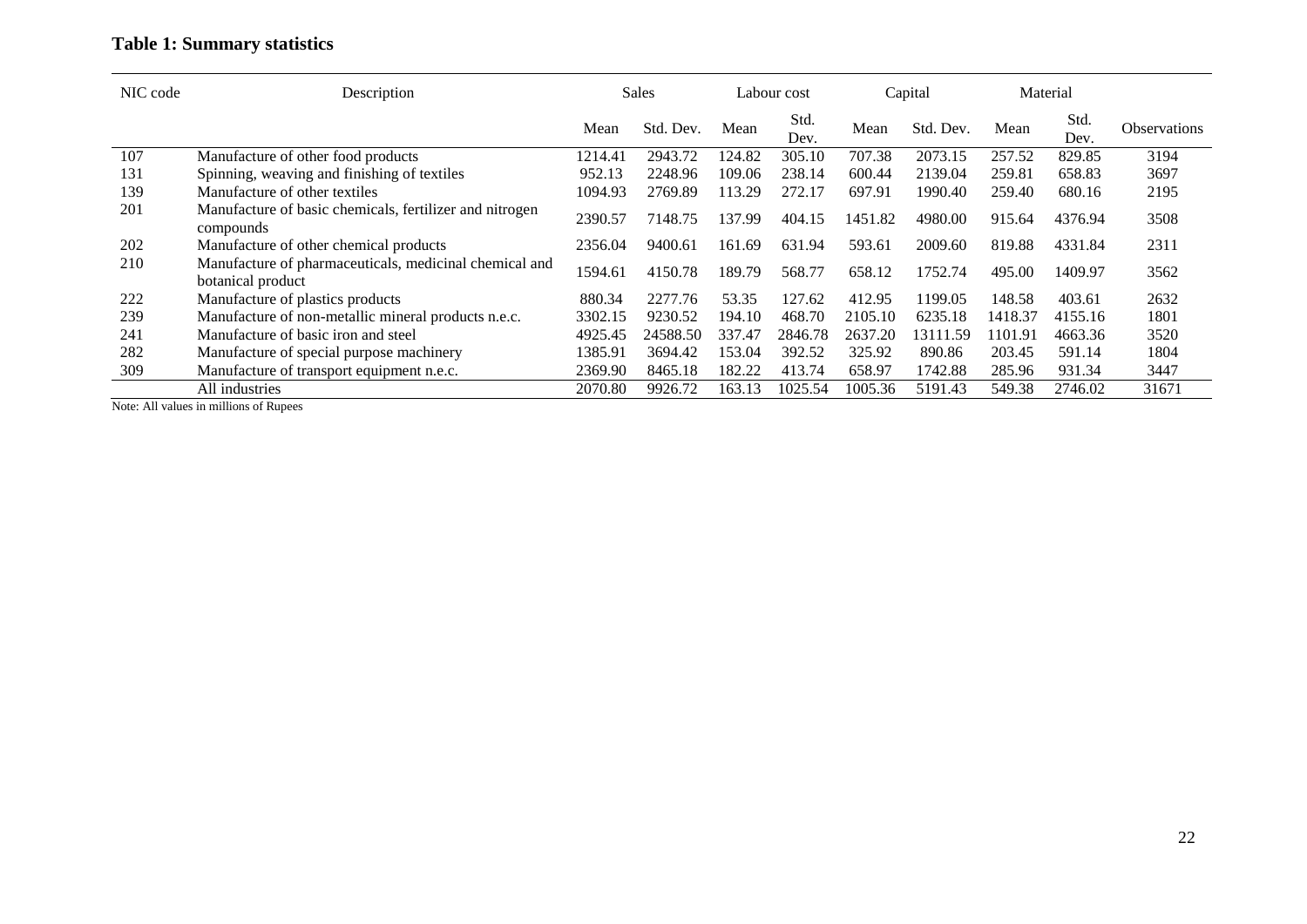| $\overline{\text{NIC}}$<br>Code | 107                                      | 131                                                     | 139                                 | 201                                                                              | 202                                             | 210                                                                                  | 222                                    | 239                                                              | $\overline{241}$                          | 282                                               | 309                                                |
|---------------------------------|------------------------------------------|---------------------------------------------------------|-------------------------------------|----------------------------------------------------------------------------------|-------------------------------------------------|--------------------------------------------------------------------------------------|----------------------------------------|------------------------------------------------------------------|-------------------------------------------|---------------------------------------------------|----------------------------------------------------|
|                                 | Manufacture<br>of other food<br>products | Spinning,<br>weaving<br>and<br>finishing<br>of textiles | Manufacture<br>of other<br>textiles | Manufacture<br>of basic<br>chemicals,<br>fertilizer and<br>nitrogen<br>compounds | Manufacture<br>of other<br>chemical<br>products | Manufacture of<br>pharmaceuticals,<br>medicinal<br>chemical and<br>botanical product | Manufacture<br>of plastics<br>products | Manufacture<br>of non-<br>metallic<br>mineral<br>products n.e.c. | Manufacture<br>of basic iron<br>and steel | Manufacture<br>of special<br>purpose<br>machinery | Manufacture<br>of transport<br>equipment<br>n.e.c. |
|                                 |                                          |                                                         |                                     |                                                                                  |                                                 | $0.287**$                                                                            |                                        |                                                                  |                                           |                                                   | $0.425***$                                         |
|                                 | $0.437**$                                | $0.279**$                                               | $0.464***$                          | $0.289**$                                                                        | $0.140**$                                       |                                                                                      | $0.216**$                              | $0.093**$                                                        | $0.306**$                                 | $0.282**$                                         |                                                    |
| $\beta_k$                       | (0.174)                                  | (0.009)                                                 | (0.019)                             | (0.014)                                                                          | (0.018)                                         | (0.014)                                                                              | (0.016)                                | (0.021)                                                          | (0.013)                                   | (0.019)                                           | (0.016)                                            |
|                                 | $0.106**$                                | $0.281**$                                               | $0.144***$                          | $0.095***$                                                                       | $0.191**$                                       | $0.279**$                                                                            | $0.223**$                              | $0.324**$                                                        | $0.266***$                                | $0.526**$                                         | $0.375***$                                         |
| $\beta_l$                       | (0.023)                                  | (0.010)                                                 | (0.022)<br>$0.345**$                | (0.019)                                                                          | (0.022)<br>$0.557**$                            | (0.022)<br>$0.397**$                                                                 | (0.022)<br>$0.514***$                  | (0.022)<br>$0.535***$                                            | (0.015)                                   | (0.022)                                           | (0.021)                                            |
|                                 | $0.537**$                                | $0.349**$                                               |                                     | $0.520**$                                                                        |                                                 |                                                                                      |                                        |                                                                  | $0.281**$                                 | $0.275***$                                        | $0.242**$                                          |
| $\beta_m$                       | (0.018)                                  | (0.010)                                                 | (0.022)                             | (0.015)                                                                          | (0.017)                                         | (0.018)                                                                              | (0.015)                                | (0.027)                                                          | (0.014)                                   | (0.017)                                           | (0.018)                                            |
|                                 | $0.085***$                               | $0.062**$                                               | $0.024**$                           | $-0.006$                                                                         | $-0.051**$                                      | $-0.001$                                                                             | $-0.113**$                             | $-0.164**$                                                       | $-0.033**$                                | $0.018*$                                          | 0.003                                              |
| $\beta_{kk}$                    | (0.009)                                  | (0.004)                                                 | (0.007)                             | (0.006)                                                                          | (0.008)                                         | (0.006)                                                                              | (0.008)                                | (0.009)                                                          | (0.005)                                   | (0.008)                                           | (0.008)                                            |
|                                 | $0.094**$                                | $0.083**$                                               | $-0.022$ <sup>+</sup>               | $0.030*$                                                                         | $-0.065**$                                      | $-0.028*$                                                                            | $0.039**$                              | $-0.129**$                                                       | $-0.091**$                                | $0.184**$                                         | $-0.028+$                                          |
| $\beta_{ll}$                    | (0.017)                                  | (0.007)                                                 | (0.013)                             | (0.014)                                                                          | (0.013)                                         | (0.012)                                                                              | (0.017)                                | (0.011)                                                          | (0.007)                                   | (0.014)                                           | (0.015)                                            |
|                                 | $0.096**$                                | $0.040**$                                               | $0.055***$                          | $0.024***$                                                                       | $0.041**$                                       | $0.044**$                                                                            | $0.055***$                             | $-0.077**$                                                       | $-0.115***$                               | $0.047**$                                         | $0.051**$                                          |
| $\beta_{mm}$                    | (0.006)                                  | (0.004)                                                 | (0.003)                             | (0.002)                                                                          | (0.002)                                         | (0.002)                                                                              | (0.002)                                | (0.013)                                                          | (0.004)                                   | (0.007)                                           | (0.006)                                            |
|                                 | $-0.012$                                 | $0.029**$                                               | $0.180**$                           | $-0.048**$                                                                       | $0.174**$                                       | $0.158***$                                                                           | $0.059**$                              | $0.140**$                                                        | $0.108***$                                | $-0.099**$                                        | $0.258**$                                          |
| $\beta_{kl}$                    | (0.019)                                  | (0.007)                                                 | (0.013)                             | (0.016)                                                                          | (0.015)                                         | (0.014)                                                                              | (0.018)                                | (0.019)                                                          | (0.010)                                   | (0.018)                                           | (0.017)                                            |
|                                 | $-0.063**$                               | $-0.039**$                                              | $-0.019$                            | $0.152**$                                                                        | 0.004                                           | $-0.045**$                                                                           | $0.170**$                              | $0.172**$                                                        | $0.013+$                                  | $0.120**$                                         | $-0.079**$                                         |
| $\beta_{km}$                    | (0.011)                                  | (0.007)                                                 | (0.012)                             | (0.010)                                                                          | (0.011)                                         | (0.011)                                                                              | (0.012)                                | (0.017)                                                          | (0.007)                                   | (0.013)                                           | (0.015)                                            |
|                                 | $-0.224***$                              | $-0.155***$                                             | $-0.204**$                          | $-0.181**$                                                                       | $-0.113**$                                      | $-0.146**$                                                                           | $-0.227**$                             | $0.056**$                                                        | $0.108***$                                | $-0.218**$                                        | $-0.195***$                                        |
| $\beta_{lm}$                    | (0.019)                                  | (0.011)                                                 | (0.017)                             | (0.012)                                                                          | (0.014)                                         | (0.013)                                                                              | (0.017)                                | (0.021)                                                          | (0.008)                                   | (0.017)                                           | (0.018)                                            |
|                                 | $-0.585**$                               | $-0.143**$                                              | $-0.203**$                          | $-0.400**$                                                                       | $-0.082*$                                       | $-0.221**$                                                                           | $-0.086*$                              | $-0.336**$                                                       | $-0.441**$                                | $-0.344**$                                        | 0.023                                              |
| $\beta_t$                       | (0.038)                                  | (0.020)                                                 | (0.042)                             | (0.030)                                                                          | (0.041)                                         | (0.033)                                                                              | (0.036)                                | (0.038)                                                          | (0.032)                                   | (0.038)                                           | (0.028)                                            |
|                                 | $0.538***$                               | $0.113***$                                              | 0.051                               | $0.455***$                                                                       | $-0.022$                                        | $0.148**$                                                                            | 0.072                                  | $0.244**$                                                        | $0.224***$                                | $0.324**$                                         | $-0.055$                                           |
| $\beta_{tt}$                    | (0.049)                                  | (0.024)                                                 | (0.054)                             | (0.036)                                                                          | (0.051)                                         | (0.042)                                                                              | (0.046)                                | (0.049)                                                          | (0.038)                                   | (0.049)                                           | (0.035)                                            |
|                                 | $-0.003$                                 | $0.037**$                                               | $-0.099**$                          | $0.030**$                                                                        | $0.052**$                                       | $0.062**$                                                                            | 0.019                                  | 0.008                                                            | 0.015                                     | $-0.102**$                                        | $-0.002$                                           |
| $\beta_{tk}$                    | (0.014)                                  | (0.007)                                                 | (0.014)                             | (0.010)                                                                          | (0.015)                                         | (0.012)                                                                              | (0.013)                                | (0.014)                                                          | (0.009)                                   | (0.014)                                           | (0.012)                                            |
|                                 | $-0.049**$                               | 0.003                                                   | $0.144***$                          | $-0.033*$                                                                        | $0.104***$                                      | $0.032^{+}$                                                                          | $-0.028$                               | $-0.079**$                                                       | $-0.046**$                                | $0.046*$                                          | $0.083**$                                          |
| $\beta_{tl}$                    | (0.019)                                  | (0.009)                                                 | (0.018)                             | (0.015)                                                                          | (0.019)                                         | (0.018)                                                                              | (0.019)                                | (0.017)                                                          | (0.010)                                   | (0.019)                                           | (0.016)                                            |
|                                 | $0.013***$                               | $-0.023**$                                              | $-0.036**$                          | 0.005                                                                            | $-0.143**$                                      | $-0.122**$                                                                           | $-0.033**$                             | $0.044**$                                                        | $-0.006**$                                | $0.044**$                                         | $-0.063**$                                         |
| $\beta_{tm}$                    | (0.014)                                  | (0.007)                                                 | (0.016)                             | (0.010)                                                                          | (0.012)                                         | (0.013)                                                                              | (0.011)                                | (0.017)                                                          | (0.009)                                   | (0.013)                                           | (0.014)                                            |
| <b>RTS</b>                      | 1.079                                    | 0.909                                                   | 0.953                               | 0.904                                                                            | 0.889                                           | 0.963                                                                                | 0.952                                  | 0.953                                                            | 0.853                                     | 1.084                                             | 1.042                                              |

### **Table 2: Parameter estimation from stochastic frontier, 1999 and 2010**

 $+$  p $<$ .10,  $*$  p $<$ .05,  $**$  p $<$ .01

Note: Authors' estimation using fixed stochastic frontier method proposed by Greene (2003) (see equation (3)).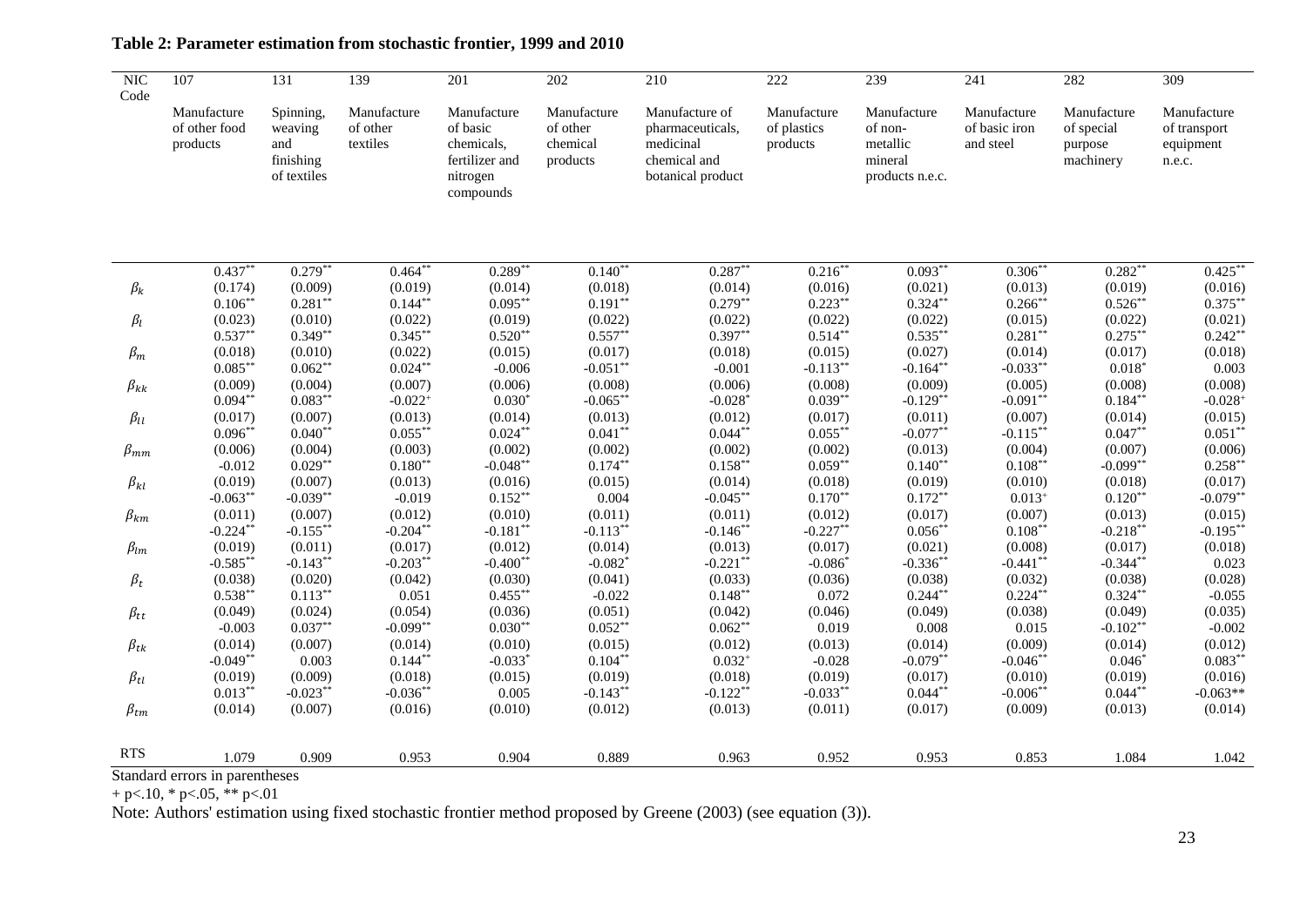





Note: From authors' own calculation.

National Industry Code (NIC) on the horizontal axis.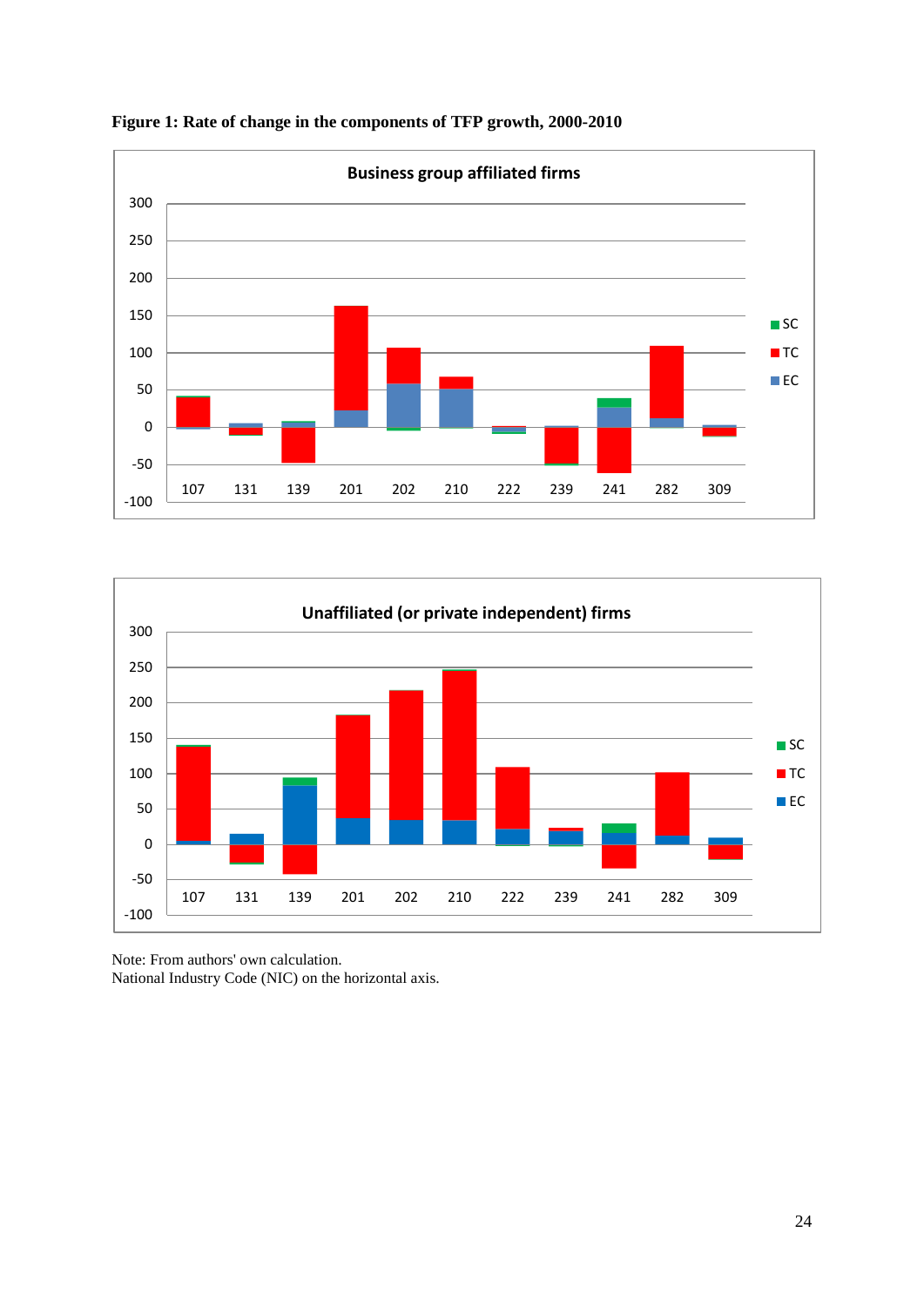|            |                                                                          |            | Wilcoxon-  |             |
|------------|--------------------------------------------------------------------------|------------|------------|-------------|
|            |                                                                          |            | Mann-      |             |
|            |                                                                          |            | Whitney    |             |
|            |                                                                          |            | rank-sum   | Kolmogorov- |
| <b>NIC</b> |                                                                          | t-test     | test       | Smirnov     |
| code       | Description                                                              | (1)        | (2)        | (3)         |
|            |                                                                          | $8.18***$  | $14.56**$  | $0.28***$   |
| 107        | Manufacture of other food products                                       | (0.00)     | (0.00)     | (0.00)      |
|            |                                                                          | $-7.38***$ | $-7.34***$ | $0.16***$   |
| 131        | Spinning, weaving and finishing of textiles                              | (0.00)     | (0.00)     | (0.00)      |
|            |                                                                          | $2.85***$  | $3.19***$  | $0.010**$   |
| 139        | Manufacture of other textiles                                            | (0.00)     | (0.00)     | (0.01)      |
|            |                                                                          | $2.19***$  | $3.58***$  | $0.10***$   |
| 201        | Manufacture of basic chemicals, fertilizer and nitrogen compounds        | (0.01)     | (0.00)     | (0.00)      |
|            |                                                                          | 1.19       | $-1.25$    | 0.07        |
| 202        | Manufacture of other chemical products                                   | (0.12)     | (0.21)     | (0.06)      |
|            |                                                                          | $4.61***$  | $12.42**$  | $0.29***$   |
| 210        | Manufacture of pharmaceuticals, medicinal chemical and botanical product | (0.00)     | (0.00)     | (0.00)      |
|            |                                                                          | $9.17***$  | 13.44**    | $0.37***$   |
| 222        | Manufacture of plastics products                                         | (0.00)     | (0.00)     | (0.00)      |
|            |                                                                          | $11.68***$ | $11.43***$ | $0.25***$   |
| 239        | Manufacture of non-metallic mineral products n.e.c.                      | (0.00)     | (0.00)     | (0.00)      |
|            |                                                                          | $17.06**$  | $18.13***$ | $0.35***$   |
| 241        | Manufacture of basic iron and steel                                      | (0.00)     | (0.00)     | (0.00)      |
|            |                                                                          | $1.42**$   | $6.85***$  | $0.22***$   |
| 282        | Manufacture of special purpose machinery                                 | (0.16)     | (0.00)     | (0.00)      |
|            |                                                                          | $-4.20**$  | $-3.21***$ | $0.07**$    |
| 309        | Manufacture of transport equipment n.e.c.                                | (0.00)     | (0.00)     | (0.00)      |

**Table 3: Comparing technological change of business group affiliated and private independent firms**

Notes: From authors' own calculation.

\*\*\* indicates significant at 1% significant level, which indicates the hypothesis of no difference between group and nongroup firms in terms of their TC growth rate can be rejected with 99% confidence.

p-value within parentheses.

(1) reports the t-test for equality of TC growth rate between group and non-group firms in India.

 $(2)$  reports the Wilcoxon-Mann-Whitney rank-sum test for equality of TC growth rate between group and non-group firms in India.

(3) reports the Kolmogorov-Smirnov test for equality of TC growth rate between group and non-group firms in India.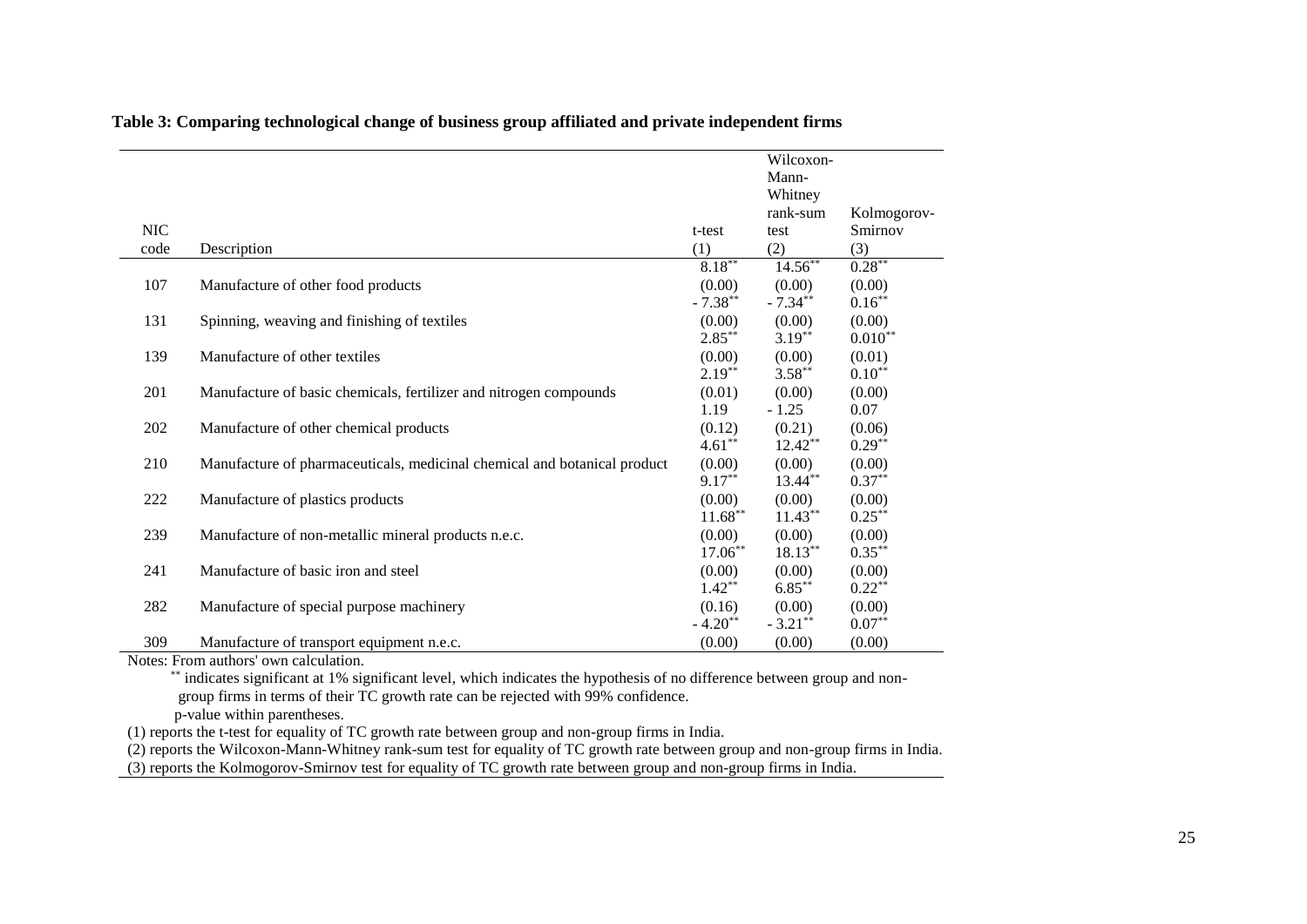|                    |           | Cluster adjusted OLS |           | Panel Random Effect |           | Hausman-Taylor |
|--------------------|-----------|----------------------|-----------|---------------------|-----------|----------------|
|                    | (1)       | (2)                  | (3)       | (4)                 | (5)       | (6)            |
| Group              | $0.06+$   | $0.15**$             | $0.07**$  | $0.13**$            | $0.14+$   | $0.21**$       |
|                    | (0.03)    | (0.04)               | (0.02)    | (0.02)              | (0.08)    | (0.08)         |
| Foreign            | $-0.00$   | 0.07                 | 0.01      | $0.06+$             | 0.11      | 0.16           |
|                    | (0.04)    | (0.04)               | (0.04)    | (0.04)              | (0.15)    | (0.15)         |
| Time Trend         | $0.08**$  | $0.08**$             | $0.07**$  | $0.08**$            | $0.09**$  | $0.09**$       |
|                    | (0.01)    | (0.01)               | (0.01)    | (0.01)              | (0.01)    | (0.01)         |
| Time Trend*Group   | $-0.05**$ | $-0.05**$            | $-0.05**$ | $-0.05**$           | $-0.06**$ | $-0.06**$      |
|                    | (0.01)    | (0.01)               | (0.01)    | (0.01)              | (0.01)    | (0.01)         |
| Time Trend*Foreign | $-0.06**$ | $-0.06**$            | $-0.06**$ | $-0.06**$           | $-0.08**$ | $-0.08**$      |
|                    | (0.01)    | (0.01)               | (0.01)    | (0.01)              | (0.02)    | (0.02)         |
| Large              |           | $-0.23**$            |           | $-0.18**$           |           | $-0.16**$      |
|                    |           | (0.02)               |           | (0.01)              |           | (0.05)         |
| Firm Age           |           | $-0.003**$           |           | $-0.003**$          |           | $-0.005**$     |
|                    |           | (0.001)              |           | (0.0004)            |           | (0.00)         |
| Industry effect    | $YES***$  | $YES***$             | $YES***$  | $YES***$            | $YES***$  | YES***         |
| Constant           | $-0.62**$ | $-0.47**$            | $-0.51**$ | $-0.37**$           | $-0.49**$ | $-0.35**$      |
|                    | (0.05)    | (0.06)               | (0.03)    | (0.04)              | (0.09)    | (0.11)         |
| $\overline{N}$     | 27717     | 27658                | 27717     | 27658               | 25344     | 25289          |

#### **Table 4: Impact of group affiliation on technology change**

Robust standard errors in parentheses

+ p $< 10$ , \* p $< 05$ , \*\* p $< 01$ 

Base industry is manufacture of other food products (NIC 107).

Note: OLS is estimated with clustered standard error at individual level to control for possible individual heterogeneity. The results reported are estimated for 2000 to 2010. The dependent variable is chain linked change rate in technology changes (TC).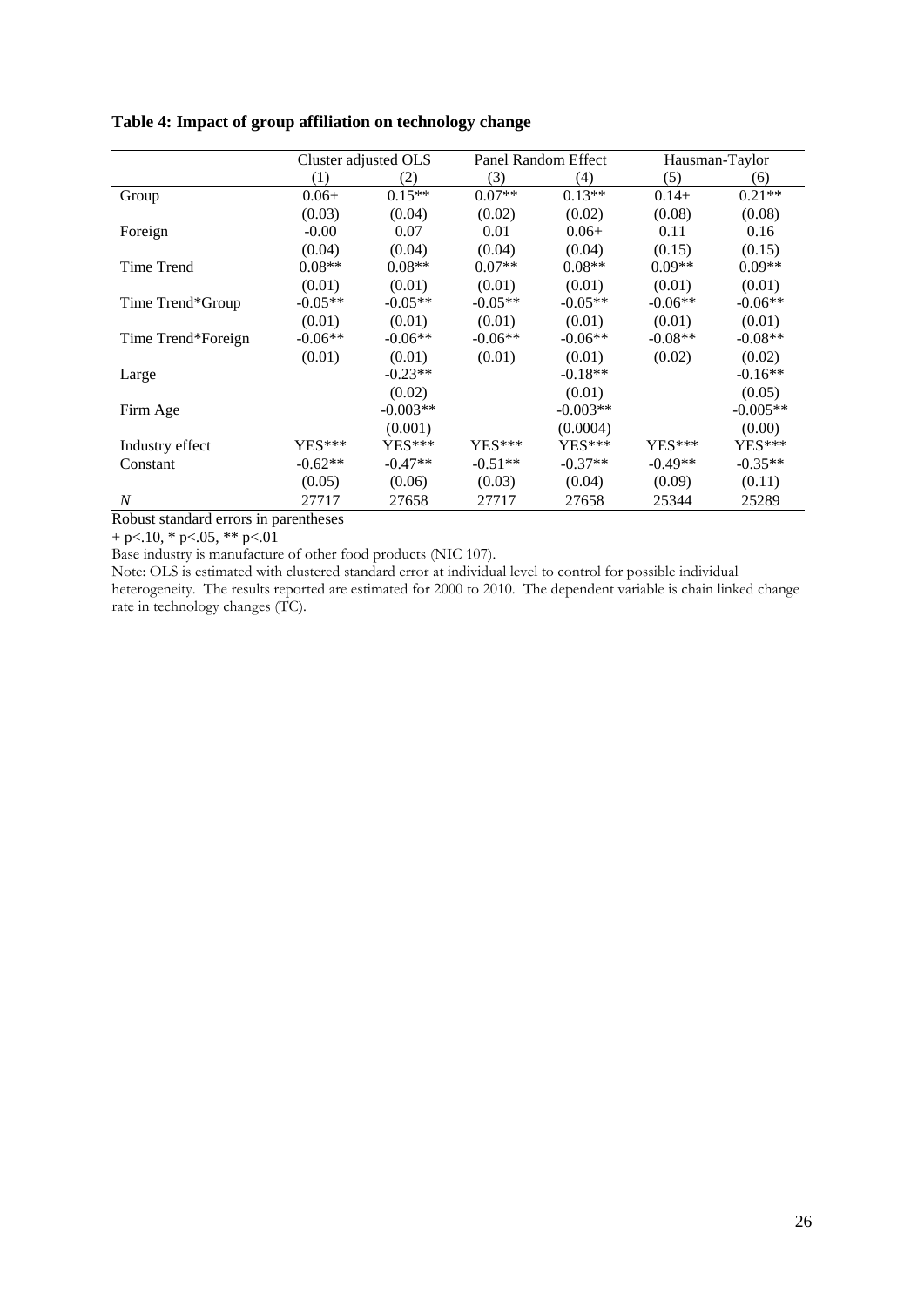|                                            | (4a)       | (4b)       | (4c)       |
|--------------------------------------------|------------|------------|------------|
| Group                                      | $0.17**$   | $0.16**$   | $0.17**$   |
|                                            | (0.03)     | (0.03)     | (0.03)     |
| Foreign                                    | $0.11**$   | $0.12**$   | $0.11**$   |
|                                            | (0.04)     | (0.04)     | (0.04)     |
| <b>Time Trend</b>                          | $0.09**$   | $0.09**$   | $0.09**$   |
|                                            | (0.01)     | (0.01)     | (0.01)     |
| Time Trend*Group                           | $-0.06**$  | $-0.06**$  | $-0.06**$  |
|                                            | (0.01)     | (0.01)     | (0.01)     |
| Time Trend*Foreign                         | $-0.07**$  | $-0.07**$  | $-0.07**$  |
|                                            | (0.01)     | (0.01)     | (0.01)     |
| Large                                      | $-0.19**$  | $-0.19**$  | $-0.19**$  |
|                                            | (0.01)     | (0.01)     | (0.01)     |
| Firm Age                                   | $-0.003**$ | $-0.003**$ | $-0.003**$ |
|                                            | (0.00)     | (0.00)     | (0.00)     |
| R&D                                        | $-1.51$    |            | $-1.51$    |
|                                            | (1.08)     |            | (1.09)     |
| Off the shelf technology                   |            | 0.15       | 0.15       |
|                                            |            | (1.24)     | (1.24)     |
| Industry effect                            | YES***     | $YES***$   | YES***     |
| $R&D\times$ Industry                       | $YES***$   |            | YES***     |
| Off the shelf technology $\times$ Industry |            | $YES***$   | YES***     |
| Constant                                   | $-0.47**$  | $-0.47**$  | $-0.47**$  |
|                                            | (0.05)     | (0.05)     | (0.05)     |
| N                                          | 25289      | 25289      | 25289      |
| Sigma_u                                    | 0.95       | 0.95       | 0.95       |
| Sigma_e                                    | 1.67       | 1.67       | 1.67       |
| Rho (fraction of variance due to $u$ )     | 0.24       | 0.24       | 0.24       |
| F-statistic                                | 174.81***  | 55.94***   | 226.33***  |

**Table 5: Robustness check: including R&D and off shelf technology purchase as control variable (panel random effects)**

Robust standard errors in parentheses

+ p $< 10$ , \* p $< 05$ , \*\* p $< 01$ 

Base industry is manufacture of other food products (NIC 107).

Note: The results reported are estimated for 2000 to 2010. The dependent variable is chain linked change rate in technology changes (TC). The F test is for joint significance of R&D or/and off the shelf technology and their interaction terms with industry dummies.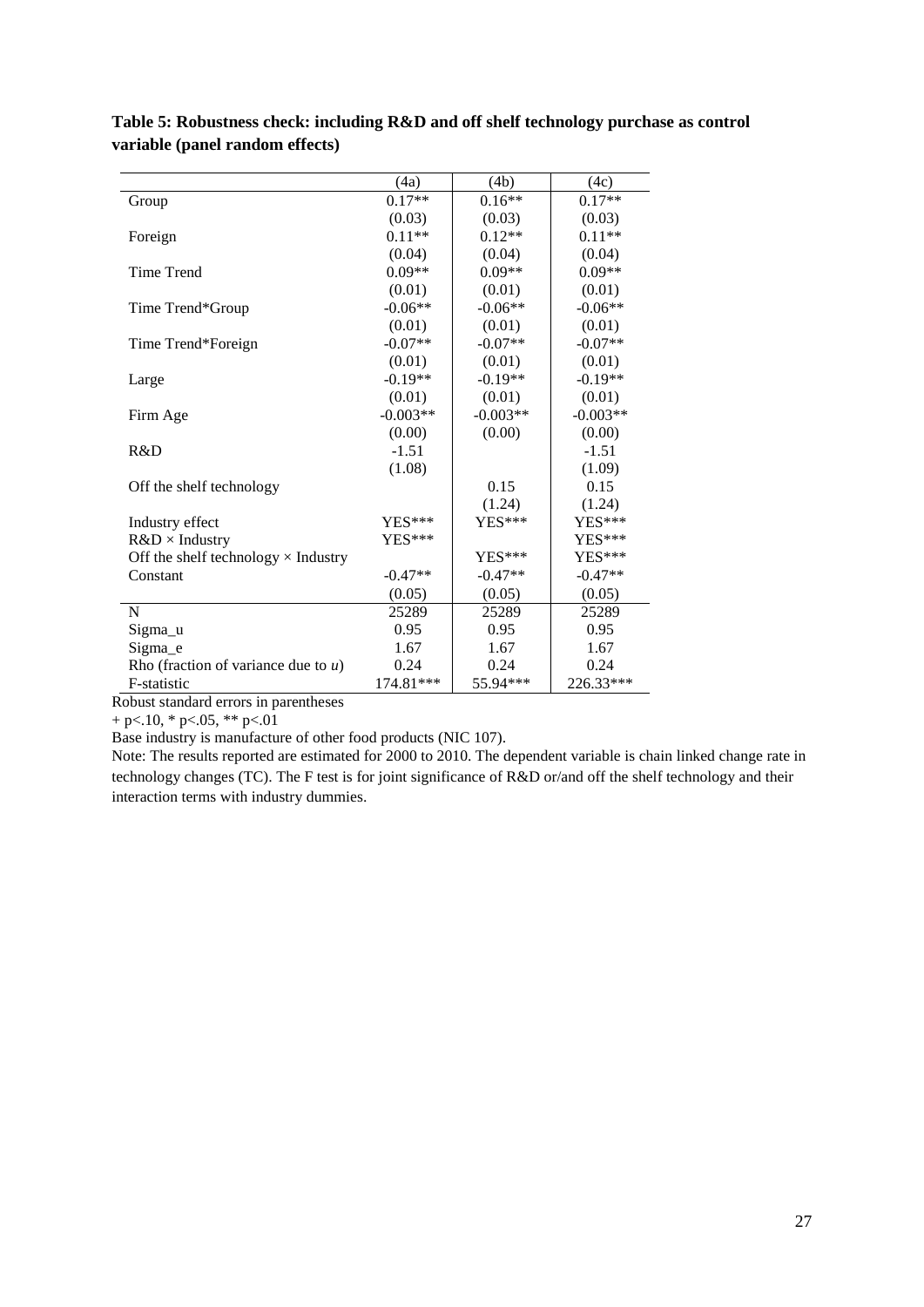|                                            | (6a)       | (6b)       | (6c)       |
|--------------------------------------------|------------|------------|------------|
| Group                                      | $0.21**$   | $0.21**$   | $0.21**$   |
|                                            | (0.08)     | (0.08)     | (0.08)     |
| Foreign                                    | 0.16       | 0.16       | 0.16       |
|                                            | (0.15)     | (0.15)     | (0.15)     |
| Time Trend                                 | $0.09**$   | $0.09**$   | $0.09**$   |
|                                            | (0.01)     | (0.01)     | (0.01)     |
| Time Trend*Group                           | $-0.06**$  | $-0.06**$  | $-0.06**$  |
|                                            | (0.01)     | (0.01)     | (0.01)     |
| Time Trend*Foreign                         | $-0.08**$  | $-0.08**$  | $-0.08**$  |
|                                            | (0.02)     | (0.02)     | (0.02)     |
| Large                                      | $-0.16**$  | $-0.16**$  | $-0.16**$  |
|                                            | (0.05)     | (0.05)     | (0.05)     |
| Firm Age                                   | $-0.005**$ | $-0.005**$ | $-0.005**$ |
|                                            | (0.001)    | (0.001)    | (0.001)    |
| R&D                                        | $-0.67$    |            | $-0.69$    |
|                                            | (6.74)     |            | (6.74)     |
| Off the shelf technology                   |            | $-2.16$    | $-2.15$    |
|                                            |            | (2.97)     | (2.97)     |
| Industry effect                            | YES***     | $YES***$   | YES***     |
| $R&D\times$ Industry                       | YES***     |            | YES***     |
| Off the shelf technology $\times$ Industry |            | $YES***$   | $YES***$   |
| Constant                                   | $-0.35**$  | $-0.34**$  | $-0.34**$  |
|                                            | (0.11)     | (0.11)     | (0.11)     |
| $\boldsymbol{N}$                           | 25289      | 25289      | 25289      |

**Appendix A1: Robustness check: including R&D and off shelf technology purchase as control variable (Hausman-Taylor)**

Robust standard errors in parentheses

 $+$  p $<$ .10,  $*$  p $<$ .05,  $**$  p $<$ .01

Base industry is manufacture of other food products (NIC 107).

Note: The results reported are estimated by Hausman-Taylor estimator for 2000 to 2010. The dependent variable is chain linked change rate in technology changes (TC). The F test is for joint significance of R&D or/and off the shelf technology and their interaction terms with industry dummies.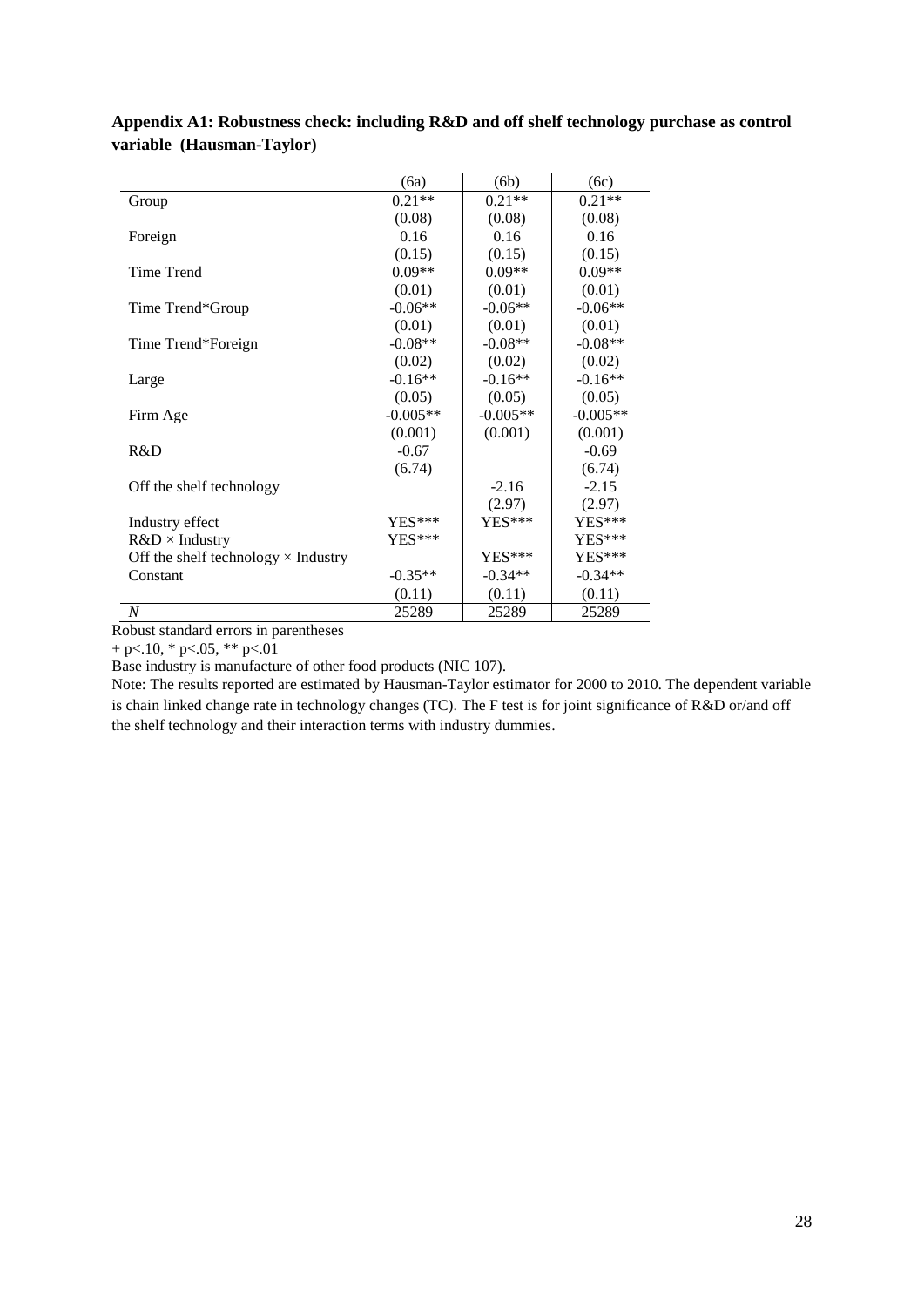|                                            | (4a)      | (4b)      | (4c)      |
|--------------------------------------------|-----------|-----------|-----------|
| Group                                      | 0.03      | 0.02      | 0.02      |
|                                            | (0.04)    | (0.04)    | (0.04)    |
| Foreign                                    | 0.06      | 0.05      | 0.05      |
|                                            | (0.08)    | (0.08)    | (0.08)    |
| <b>Time Trend</b>                          | $0.03**$  | $0.03**$  | $0.03**$  |
|                                            | (0.00)    | (0.00)    | (0.00)    |
| Time Trend*Group                           | $-0.01$   | $-0.00$   | $-0.01$   |
|                                            | (0.00)    | (0.00)    | (0.00)    |
| Time Trend*Foreign                         | $-0.02*$  | $-0.02*$  | $-0.02*$  |
|                                            | (0.01)    | (0.01)    | (0.01)    |
| Large                                      | $-0.24**$ | $-0.23**$ | $-0.23**$ |
|                                            | (0.03)    | (0.03)    | (0.03)    |
| Firm Age                                   | 0.00      | 0.00      | 0.00      |
|                                            | (0.00)    | (0.00)    | (0.00)    |
| R&D                                        | $1.55*$   |           | $1.56*$   |
|                                            | (0.73)    |           | (0.71)    |
| Off the shelf technology                   |           | $-0.22$   | $-0.21$   |
|                                            |           | (0.39)    | (0.39)    |
| Industry effect                            | YES***    | YES***    | YES***    |
| $R&D\times$ Industry                       | $YES***$  |           | YES***    |
| Off the shelf technology $\times$ Industry |           | YES***    | $YES***$  |
| Constant                                   | $-0.16**$ | $-0.14**$ | $-0.14**$ |
|                                            | (0.04)    | (0.04)    | (0.04)    |
| N                                          | 25289     | 25289     | 25289     |
| Sigma_u                                    | 0.99      | 0.97      | 0.96      |
| Sigma_e                                    | 0.88      | 0.87      | 0.87      |
| Rho                                        | 0.55      | 0.55      | 0.55      |
| F-statistic                                | 85.09**   | 144.01*** | 229.28*** |

**Appendix A2: Impact of group affiliation on efficiency change (panel random effects)**

Robust standard errors in parentheses

 $+ p<.10, * p<.05, ** p<.01$ 

Base industry is manufacture of other food products (NIC 107).

Note: The results reported are estimated for 2000 to 2010. The dependent variable is chain linked change rate in efficiency changes (EC). The F test is for joint significance of R&D or/and off the shelf technology and their interaction terms with industry dummies.